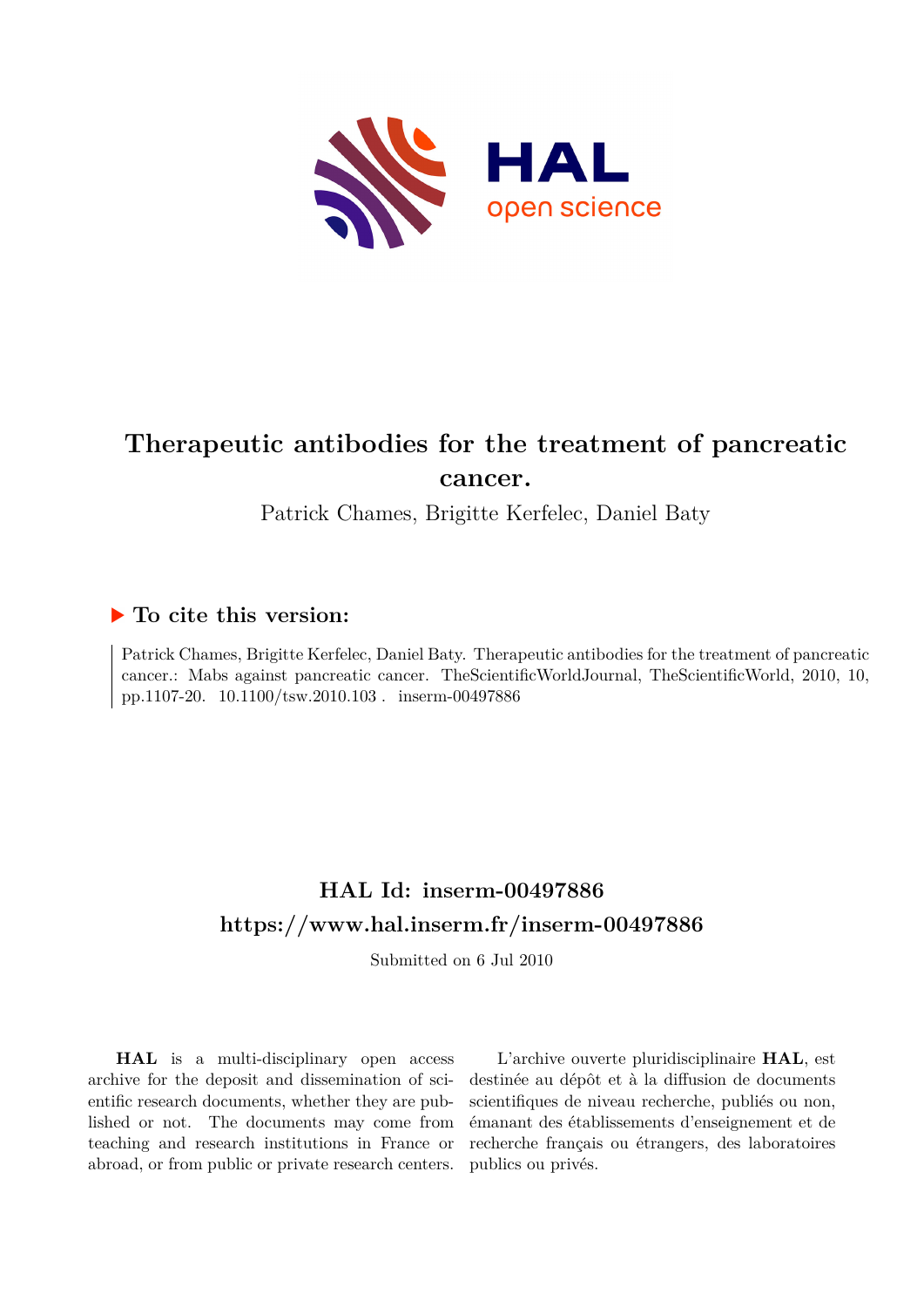## Therapeutic antibodies for the treatment of pancreatic cancer

### **Patrick Chames<sup>1</sup> , Brigitte Kerfelec and Daniel Baty**

INSERM U624, GDR2352, 163 avenue de Luminy - case 915, 13288 Marseille Cedex 09

<sup>1</sup>Corresponding author: *patrick.chames@inserm.fr* Phone: +33491828833 Fax +33491826083

*Keywords*

Antibodies, therapy, pancreatic, bispecific, clinical trials

Running title: Mabs against pancreatic cancer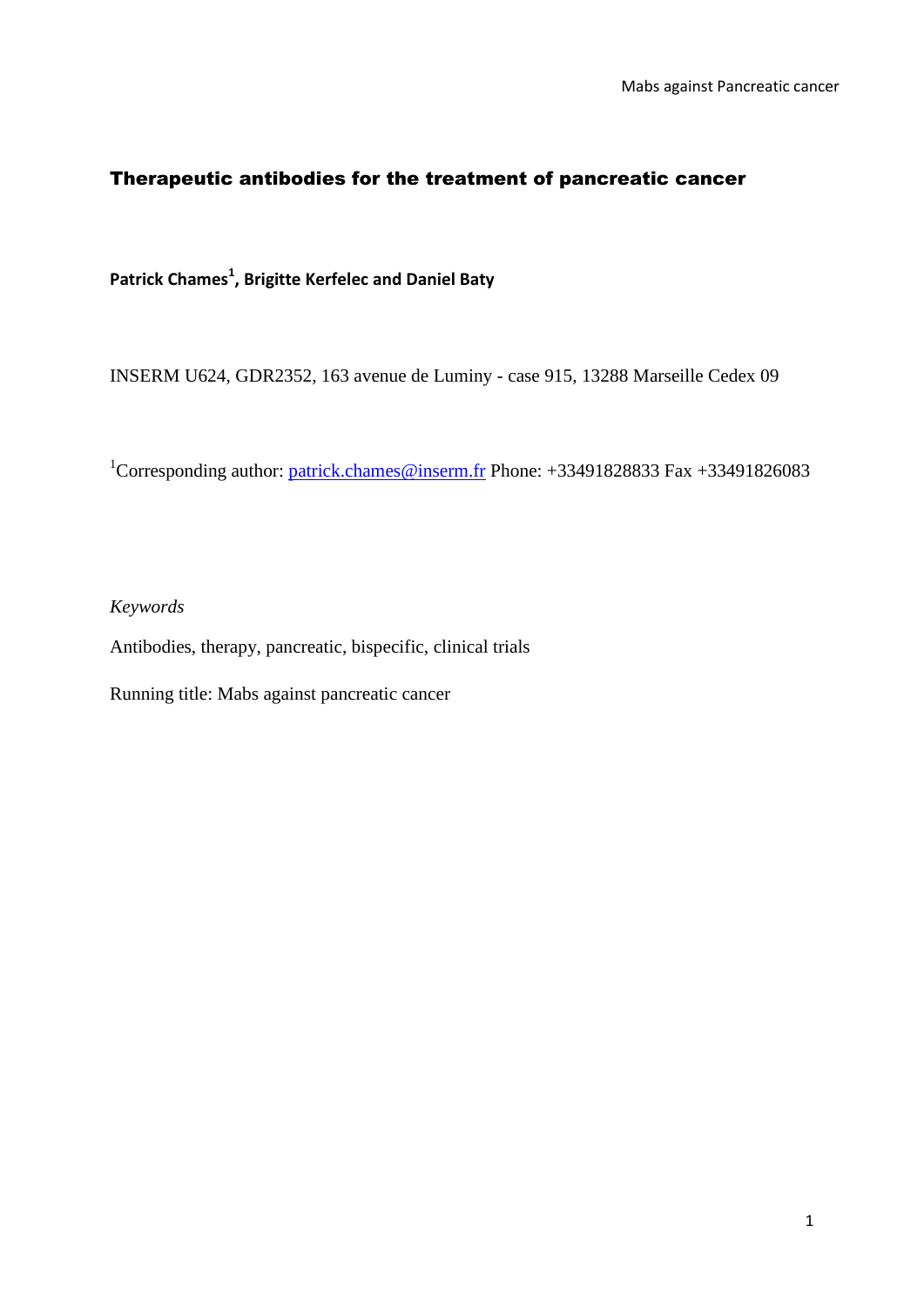#### **Abstract**

Pancreatic cancer is a devastating disease with the worst mortality rate and an overall 5-year survival rate lower than 5%. In the United States, this disease is the fourth leading cause of death and represents 6% of all cancer related deaths. Gemcitabine, the current standard firstline treatment offers marginal benefits to patients in terms of symptom control and prolongation of life. Since 1996, about 20 randomized phase III trials have been performed to improve the efficacy of gemcitabine with little success regarding a significant improvement in survival outcomes. The need for novel therapeutic strategies such as target therapy is obvious. Monoclonal antibodies have finally come of age as therapeutics and several molecules are now approved for cancer therapies. This review aims at giving a general view on the clinical results obtained so far by antibodies for the treatment of pancreatic cancer and describes the most promising avenues toward a significant improvement in the treatment of this frustrating disease.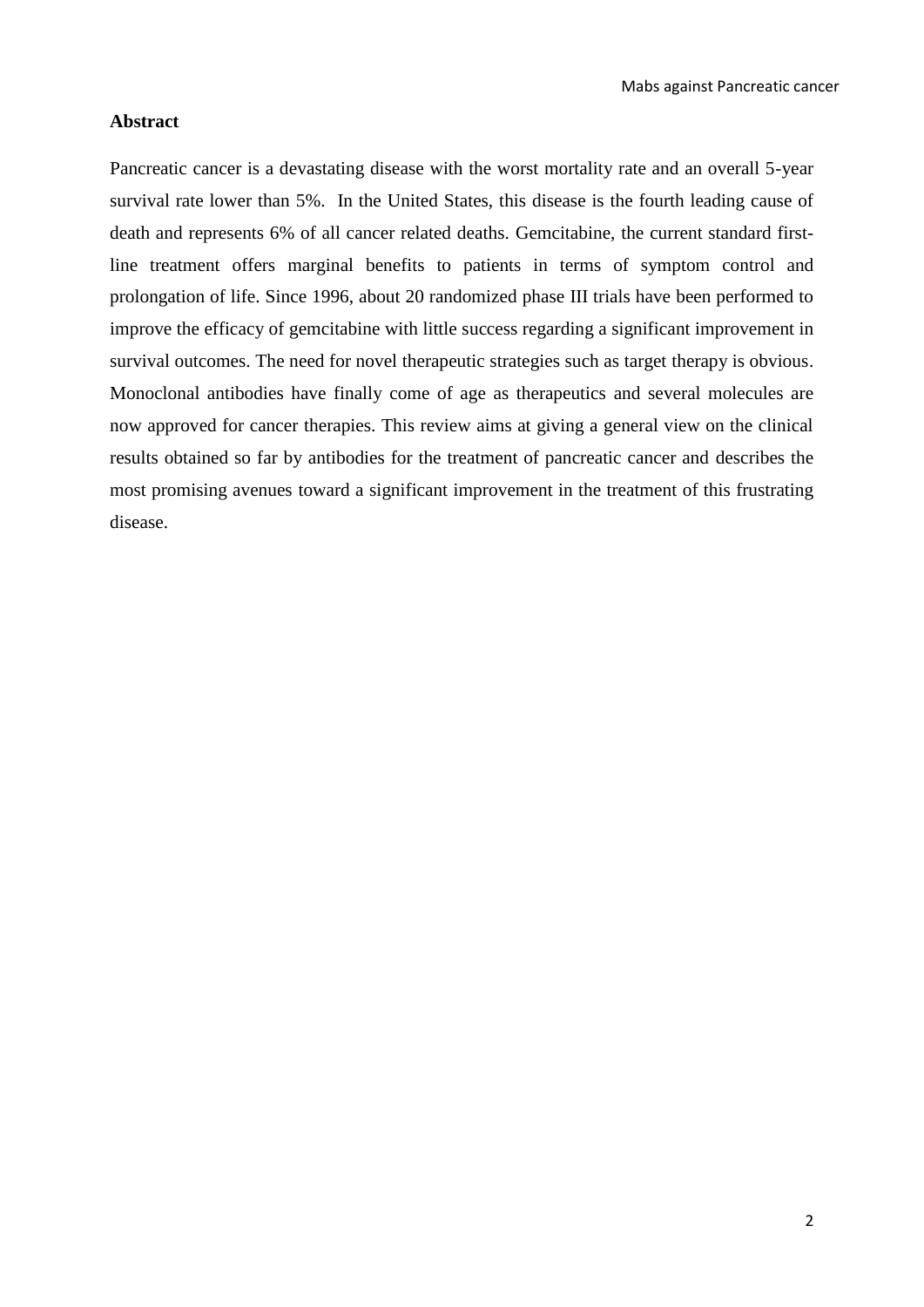#### **Introduction**

#### *Pancreatic cancer*

Pancreatic cancer is a devastating disease with the worst mortality rate and an overall 5-year survival rate lower than 5%. Although accounting for only 3% of all cancers, this disease is the fourth leading cause of death and represents 6% of all cancer related deaths. In the United States, the overall incidence is about 8-10 cases per 100,000 persons/year and rises slowly over the years (1). Pancreatic cancer remains one of the most difficult to treat due to late initial diagnosis and to intrinsic resistance to conventional treatments. About 50% of patients have distant disease at the time of diagnosis (locally advanced stage) and in 40% the tumor has spread (metastatic stage). Risk factors have been identified (2), molecular pathogenesis has been elucidated, but advances in early detection and efficient treatments remain rather disappointing despite tremendous efforts. The majority of pancreatic tumors (95%) is adenocarcinoma and mainly develops from exocrine cells. They are characterized by an aggressive behavior with a fast progression rate that makes them highly metastatic, by a dense fibrotic stroma surrounding a minor population of cancerous cells and by an early and vascular invasive growth. This reactive stroma is composed of extracellular matrix proteins (collagen, fibronectin), myofibroblastic pancreatic stellate cells, immune cells, cytokines, growth factors, proteases and vessels.

#### *Current treatments*

There is consensus on the fact that surgical removal of the tumor represents the best option for pancreatic cancer treatment; to be resectable, tumors need to be small and strictly localized to pancreas without invasion into surrounding organs and evidence of metastasis. However, only 15-20% of all patients are candidates for potentially curative surgery. Depending on the tumor localization, pancreaticoduodenectomy, distal or total pancreatectomy can be performed. However, even with an optimal curative surgery, metastases often occur. Median survival time without evidence of recurrent disease is 21.2 months after resection (3).

For locally advanced or metastatic disease, treatment is still palliative rather than curative, and chemotherapy remains the only option. Since its approval in 1997, gemcitabine is the current standard first-line treatment. It was shown by Burris and colleagues (4) to improve median disease-free survival and overall survival (OS) rate at 5 years. Since 1996, about 20 randomized phase III trials have been performed to improve the efficacy of gemcitabine with little success regarding a significant improvement in survival outcomes (for review see (5-7)). A small clinical benefit is evidenced for the erlotinib/gemcitabine and platinum/gemcitabine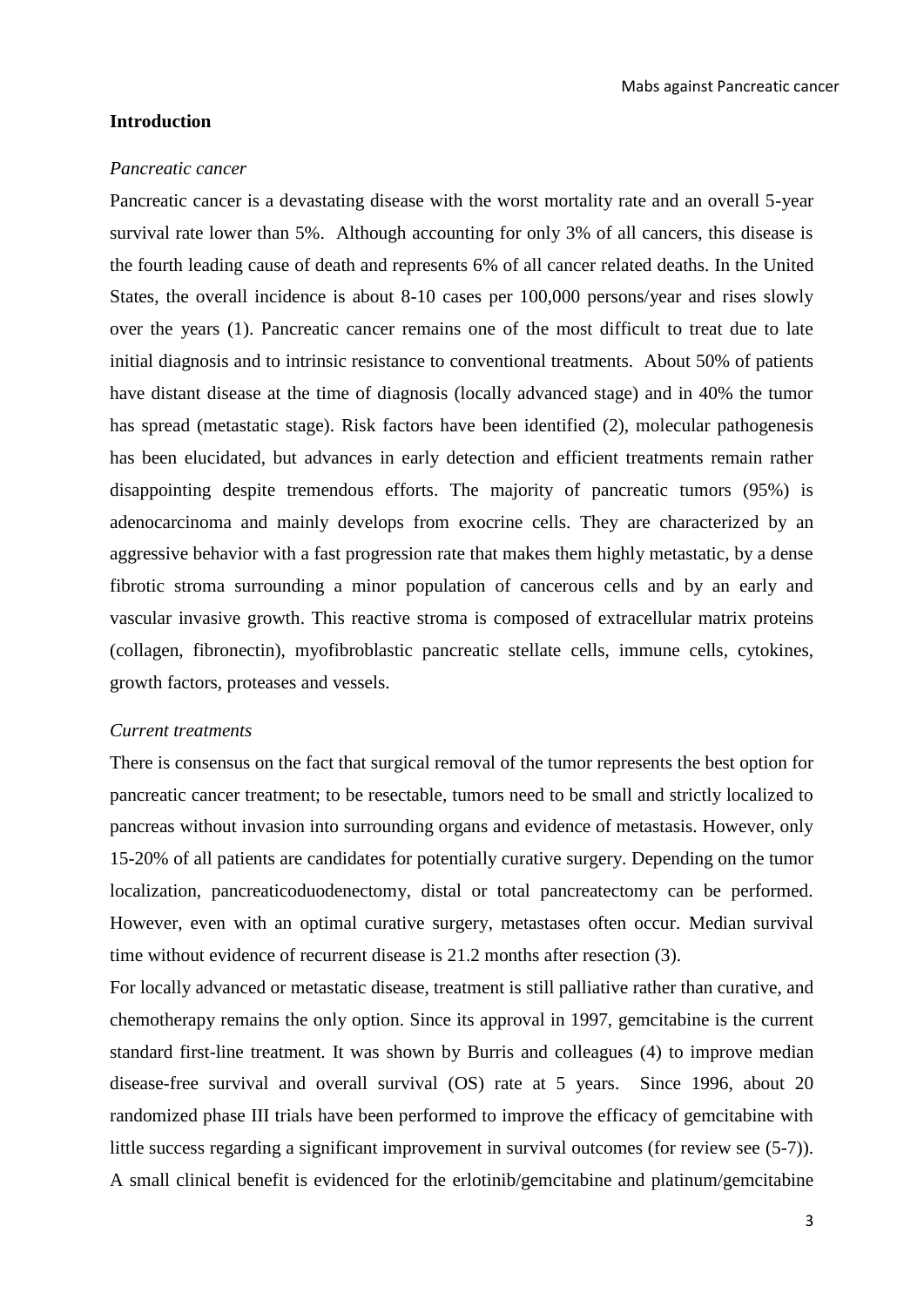combinations but it must be balanced by increased toxicity. Up to now, the only combination approved by FDA is the gemcitabine/erlotinib combination (Tarceva®) which increased the median overall survival from 6 to 6.4 months (8, 9).

#### *New potential targets*

Advances in the understanding of pancreatic cancer biology and of the mechanisms by which it eludes conventional cytotoxic therapies should lead to the identification of new potential targets. Cancer stem cells (CSC) might be one of them. Tumors are constituted by differentiated cells that have limited proliferative potential and by a small subset of cancer cells responsible for tumor initiation and propagation (10, 11). In pancreatic cancer, CSC represent 0.2 to 0.8% of all cancer cells and they are characterized by cell surface markers CD44, CD24, ESA (epithelial specific antigen) (12). CSC have been shown to be resistant to conventional chemotherapy and radiation (13), which might explain the poor therapeutic results of current therapies. The contribution of tumor/stroma interactions in pancreatic cancer progression has also been recently emphasized (14, 15). Promising results in a phase II trial have been obtained by combining gemcitabine with nab-paclitaxel (16). This compound which is an anti-mitotic agent increased the potency of gemcitabine by altering the stroma surrounding the tumor.

Thus, the need for novel therapeutic strategies such as target therapy in pancreatic cancer patients is obvious. Recent years have seen the approval of several therapeutic antibodies for cancer therapy (Table 1), some of them leading to very significant therapeutic effects (17). Disappointments met with the first murine therapeutic molecules that were rapidly eliminated by the patient's immune system and that were not interacting properly with human receptors of the patient's effector cells have been replaced with significant clinical outcomes achieved by chimeric (human IgG bearing murine variable domains), humanized (human IgG bearing murine hypervariable loops) and fully human antibodies (17). Therapeutic antibodies have been shown to rely on various modes of action, including direct blocking of a ligand or a receptor, induction of apoptosis by receptor clustering, complement-dependent cytotoxicity, or cell-mediated cytotoxicity/phagocytosis. The last generation of therapeutic antibodies has been engineered to strongly interact with activating receptors such as Fc $\gamma$ RIIIA expressed on NK cells. Modifications have targeted some residues of the Fc fragment involved in the interaction with Fc receptors, or the nature of the Fc glycosylation shown to greatly influence the affinity of the receptors for the IgG. More recently, bispecific antibodies capable of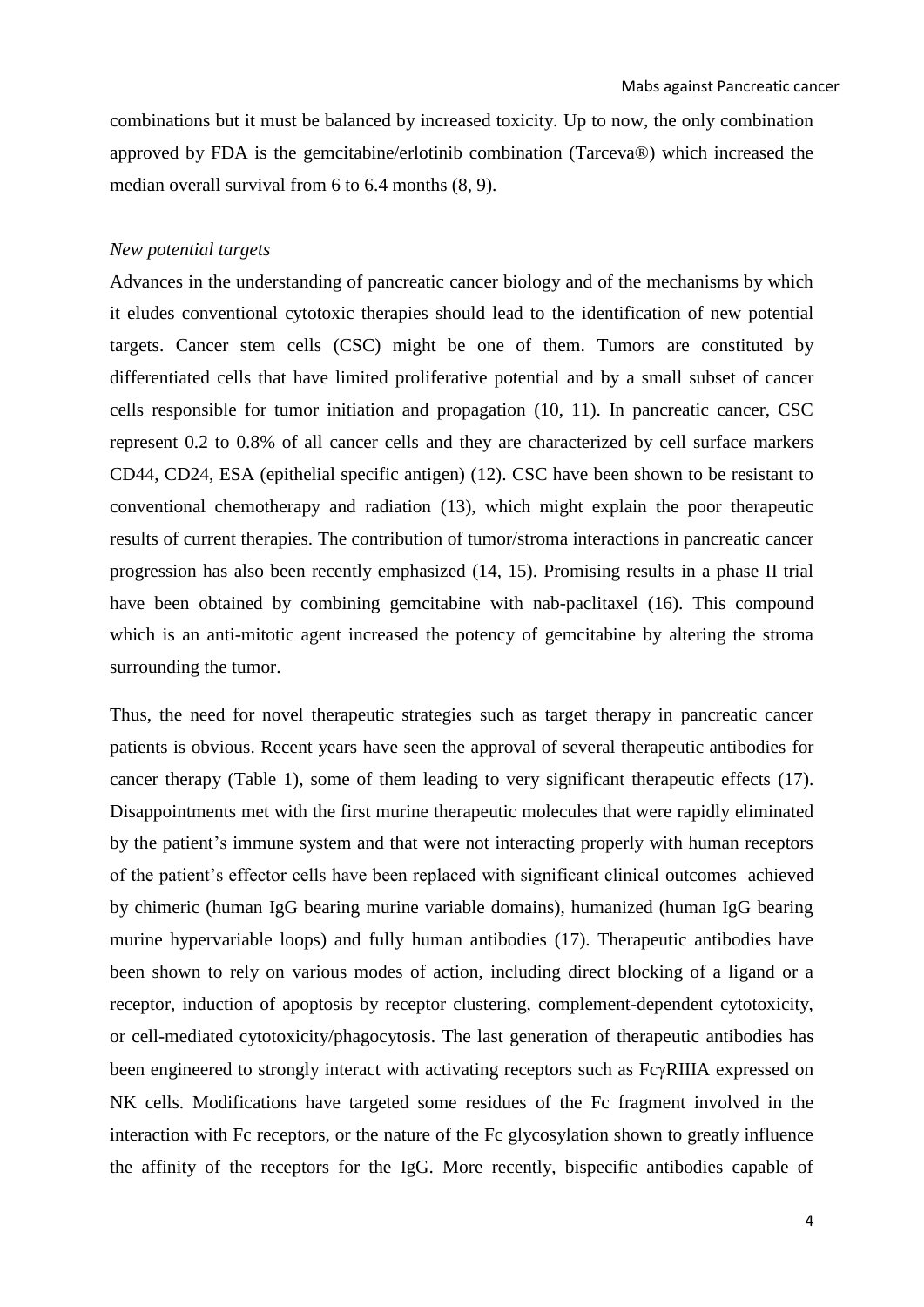simultaneously binding to a tumor antigen and to CD3 on T cells and thereby redirecting polyclonal T cells to tumor cells have led to exciting clinical results (18, 19).

The aim of this paper is to review the most recent studies involving the use of antibodies for the treatment of pancreatic cancer.

### **1. Clinical trials involving antibodies**

#### **1.1. Angiogenesis**

#### *Vascular endothelial growth factor (VEGF)*

Angiogenesis provides the required substrates for tumor growth and dissemination. Targeting angiogenesis is attractive because in theory it can reduce cancer progression. VEGF-A (or VEGF) is the predominant member of the VEGF family. VEGF receptor is similar to EGFR because after binding to its ligand, VEGF receptor forms a dimer, and the tyrosine kinase becomes autophosphorylated and amplifies the initial signal by activating the intracellular pathways, such as MAPK and PI3K (20). VEGF exerts most of its neoangiogenic effects through VEGF-R2 (21). VEGF is expressed in 88% to 93% of the patients with pancreatic adenocarcinoma (22). Moreover, VEGF presence in tumor samples correlates with tumor size, and is also a predictor of early recurrence after surgery, development of liver metastasis, poor prognosis, and cancer-related death (23).

Bevacizumab is a recombinant humanized anti-VEGF-A monoclonal antibody that prevents binding to both VEGFR (Table 1). This antibody has proven clinical benefit in metastatic colon, breast, and non-small cell lung cancer. Bevacizumab decreases lymphangiogenesis and neovascularization in vivo and is expected to increase the delivery of chemotherapy to the tumor in pancreatic cancer. Kindler and colleagues reported the results of a phase II trial of bevacizumab plus gemcitabine in 52 patients with metastatic pancreatic cancer. Partial responses were observed in 21% of patients, the median survival time was 8.8 months, and the 1-year survival rate was 29% (24). The major side effect with bevacizumab therapy in pancreatic cancer is bleeding and perforation. Therefore, it was not recommended in patients with tumors invading the duodenum or other organs. These data prompted the CALGB to conduct a double-blind, placebo-controlled randomized phase III trial (CALGB 80303) of gemcitabine plus bevacizumab versus gemcitabine plus placebo in 602 advanced pancreatic cancer patients. Gemcitabine was given in the standard fashion and bevacizumab was given at a dose of 10 mg/kg on days 1 and 15 of each 28-day cycle. Unexpectedly, the median OS times were 5.7 months and 6.0 months for gemcitabine plus bevacizumab and gemcitabine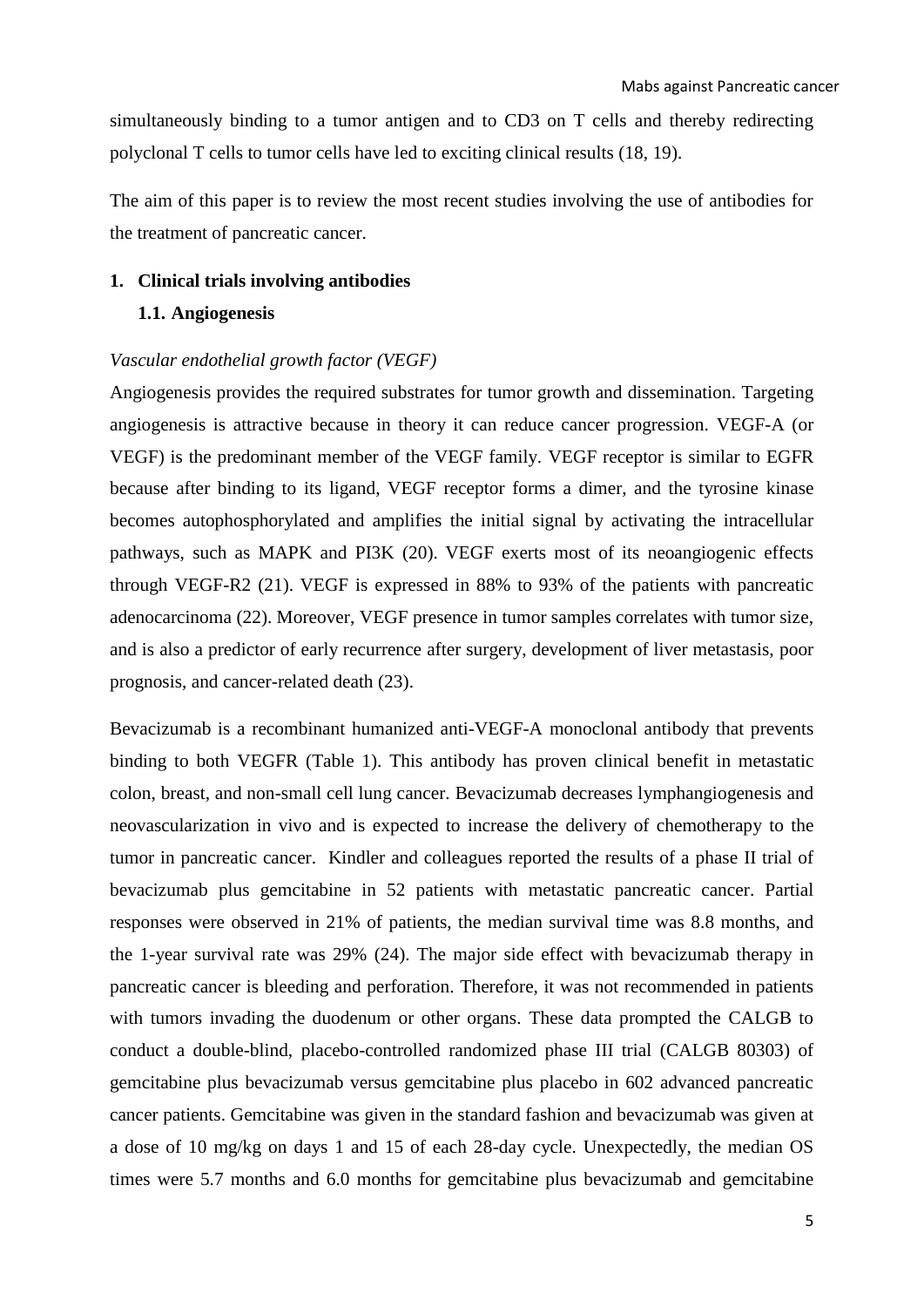plus placebo, respectively (25). Finally a phase III Trial of bevacizumab in combination with gemcitabine and erlotinib involving 607 patients with metastatic pancreatic cancer demonstrated that the addition of bevacizumab to gemcitabine-erlotinib does not lead to a statistically significant improvement in OS in patients, although progression free survival was significantly longer in the bevacizumab group compared with placebo (26).

Unfortunately, it appears that bevacizumab does not lead to clinical benefits for pancreatic cancer treatment, probably because other pro-angiogenic factors including insulin-like growth factor-I, hepatocyte growth factor, fibroblast growth factor, platelet-derived growth factor, and TGF- $\alpha$  are often overexpressed by pancreatic cancer cells.

#### *Integrin 5β1*

Integrins form a superfamily of widely expressed transmembrane glycoprotein receptors for extracellular matrix ligands, such as fibronectin, vitronectin, laminin, collagens, and other plasma membrane proteins, and are involved in the regulation of a broad variety of cellular processes, including embryogenesis, inflammation, bone metabolism, apoptosis, cell proliferation, angiogenesis, and tumor metastasis. Integrin alpha5beta1, the principal fibronectin receptor, is an important survival factor, playing a key role in angiogenesis. Endothelial cell expression of the  $\alpha$ 5 $\beta$ 1 integrin and its ligand fibronectin are both upregulated during tumor angiogenesis (27). Volociximab, a high-affinity IgG4 chimeric monoclonal antibody, has lead to a very efficient apoptosis of vascular endothelial cells, angiogenesis and tumor growth inhibition in preclinical studies, independently of the VEGF pathway (28). Volociximab is currently being tested in a phase II study in combination with gemcitabine in 40 patients with metastatic pancreatic cancer. Preliminary results (ASCO 2008 Gastrointestinal Cancers Symposium, abstract 142) indicate 3 partial remissions and 17 stable diseases. The treatment was well tolerated and these results are thus encouraging.

#### **1.2. Tumor targeting**

#### *Epidermal growth factor receptor (EGFR)*

The EGFR, also known as ErbB1 or HER1, is a 170 kDa protein belonging to the fourmember ErbB1-4 family of transmembrane tyrosine kinase growth factor receptors. Upon binding to a number of ligands conformational alterations occur in the single chain receptor, allowing dimerization or oligomerization with other EGFR molecules or other members of the ErbB family, leading to autophosphorylation and signal transduction. EGFR is expressed in 30% to 89% of pancreatic cancers assayed by immunohistochemistry techniques (29, 30).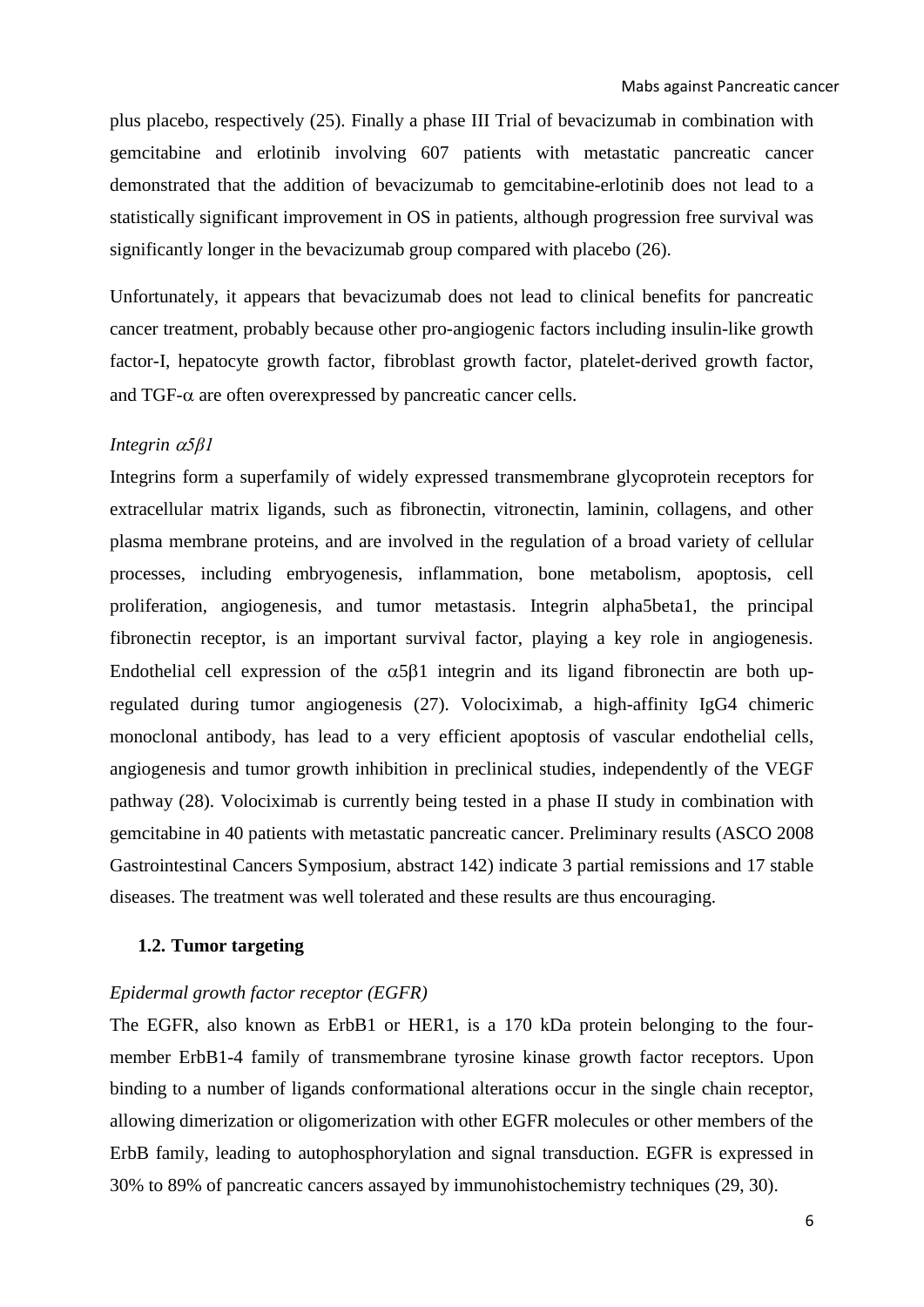Cetuximab is an anti EGFR therapeutic antibody already approved for the treatment of colorectal cancer (Table 1). This antibody has also been investigated in pancreatic cancer, in combination with the standard gemcitabine agent. In a phase II study with chemotherapy naïve patients with advanced disease, 41 patients with EGFR immunostain-positive tumors (6 locally advanced, 34 metastatic) were treated with cetuximab (initial dose 400 mg/m2, followed by 250 mg/m2 weekly) and gemcitabine. Five patients (12.5%) achieved a partial response and 26 patients (63.4%) had stable disease. The median time to progression was 3.8 months, and the median OS duration was 7.1 months. The 1-year survival rate of 31.7% compared favorably to 18% with gemcitabine alone in historical series. The combination was well tolerated with the most commonly reported toxicities of all grades as follows: rash (87.8%), nausea (61.0%), weight loss (58.5%), and diarrhea (53.7%) (31). This small but significant improvement warranted further studies and two trials were launched. The SWOG S0205 study was a randomized phase III trial of gemcitabine with or without cetuximab in 766 patients with locally advanced or metastatic pancreatic adenocarcinoma. The data, presented in 2007, did not evidence a statistically significant difference in progression free survival (PFS) (3 vs 3.5 months,  $p = 0.14$ ), and OS duration (6 vs 6.5 months,  $p = 0.058$ ), in the gemcitabine alone vs gemcitabine and cetuximab groups, respectively (32). The second study (ECOG) was a randomized phase II trial, in which 87 eligible patients with metastatic pancreatic cancer were randomized to the Murren regimen of docetaxel and irinotecan with or without cetuximab. Unexpectedly, the patients treated with cetuximab had shorter median survival duration (5.3 months) compared to the placebo group (6.5 months). A very short post-progression survival was observed in the cetuximab arm, not well explained by the data. The toxicity of this regimen was high, even without cetuximab. Grade 3 or 4 diarrhea was observed in 47% of patients in the three drug arm and the rate of treatment-related death was 4% (33). Thus, unfortunately, no significant improvements could be demonstrated using cetuximab. Of note, another anti-EGFR antibody, matuzumab, has demonstrated some activity in clinical trials. A phase I study assessed the safety and potential benefit of combined treatment with matuzumab and standard-dose gemcitabine (34). Seventeen chemotherapynaive advanced pancreatic adenocarcinoma patients received escalating doses of matuzumab (400 mg weekly, 800 mg biweekly, or 800 mg weekly) and gemcitabine. Severe treatmentrelated toxicities were limited to grade 3 neutropenia, leucopenia, and decreased white blood cell count. Common study drug-related adverse events were skin toxicities and fever. Matuzumab inhibited phosphorylated EGFR and affected receptor-dependent signaling and transduction; effects were seen even in the lowest-dose group. Partial response (PR) or stable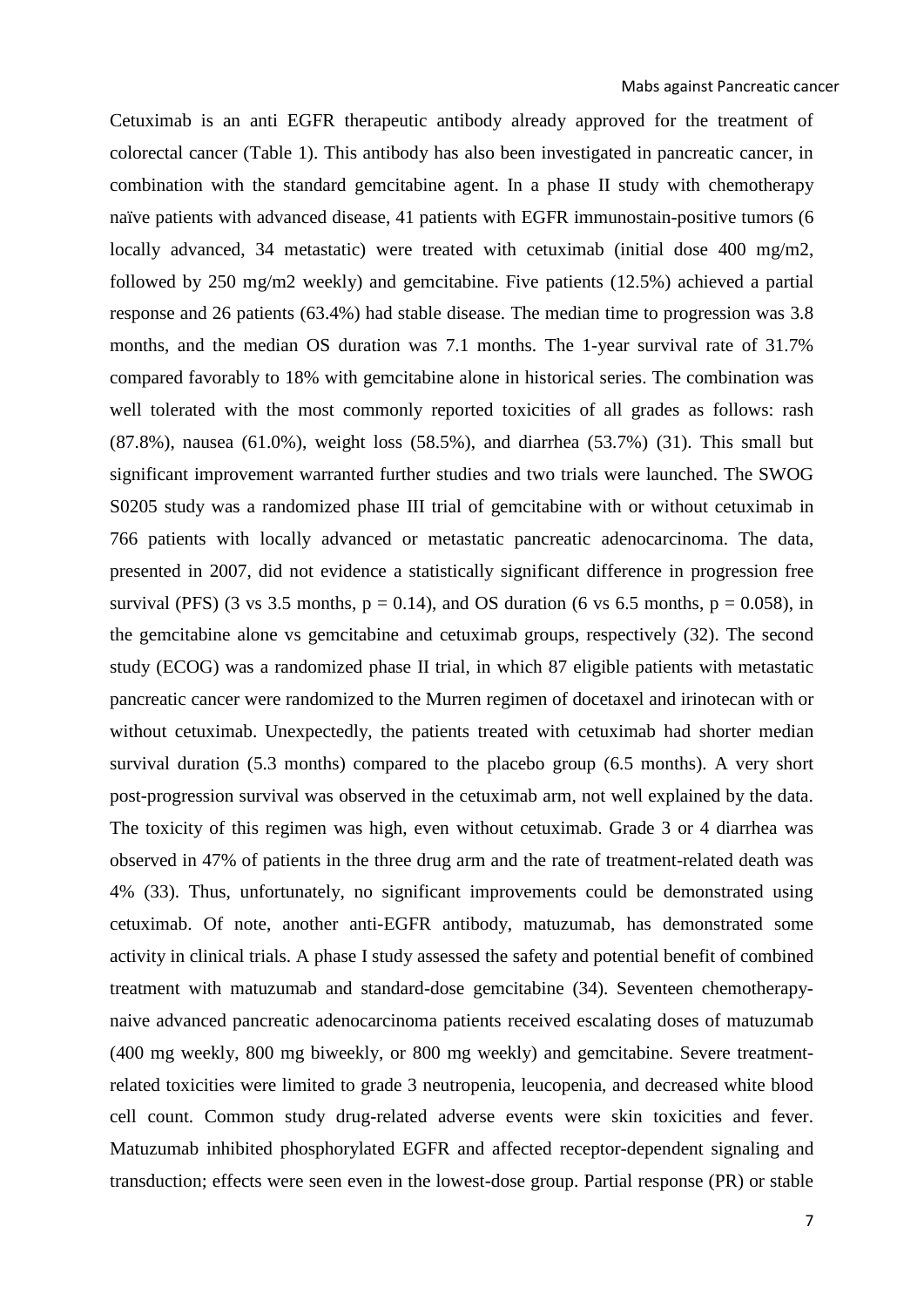disease occurred in eight of 12 evaluated patients (66.7%), with three PRs among six evaluated patients in the group receiving 800 mg weekly. Matuzumab was thus well tolerated and the combination may have enhanced activity. Panitumumab is a fully human anti-EGFR that prevents EGF and TGF- $\alpha$  from binding to the receptor (Table 1). This antibody has yielded exciting preclinical data, including the complete eradication of established human tumors (derived from the human vulvar epidermoid carcinoma cell line A431) as large as 1.2  $\text{cm}^3$  (35). A phase II clinical trial comparing gemcitabine plus erlotinib with or without panitumumab is currently ongoing in the USA (NCT00550836).

#### *Human Epidermal growth factor Receptor 2 (HER2)*

HER2 (or ErbB2) is another member of the EGFR family. HER2 is involved in signal transduction pathways leading to cell growth and differentiation, and is overexpressed in a number of cancers, including breast and pancreatic cancer. Up to 26% of pancreatic tumor specimens express HER2 as shown by immunohistochemistry (36). Trastuzumab is a neutralizing humanized antibody directed against the extracellular domain of the HER2 receptor (Table 1). The therapeutic effect of trastuzumab is well documented in breast cancer and has been ascribed to cell cycle arrest and induction of apoptosis as well as induction of antibody-dependent cellular cytotoxicity (ADCC) against HER2-overexpressing tumor cells (37). Based on this rational and on several encouraging pre-clinical results, a phase I clinical trial enrolling 34 patients with metastasized HER2 overexpressing (grade 2-3) pancreatic cancer was launched. A combination of trastuzumab and gemcitabine resulted in partial response rates of 6%, and 41% of patients showed a >50% reduction of the tumor marker CA19-9 (38). A modest improvement of the median survival in patients with metastatic pancreatic cancer suggested there may be a modest benefit of trastuzumab treatment for some patients. A larger phase II trial combining trastuzumab and capecitabine should start soon (39).

Interestingly, a combination of anti-HER1 and anti-HER2 antibodies was tested in preclinical studies and demonstrated a significant improvement of survival and tumor regression in mice treated with trastuzumab plus cetuximab in first and second-line treatments, compared with gemcitabine. These results warrant further clinical trials (40).

*Mesothelin*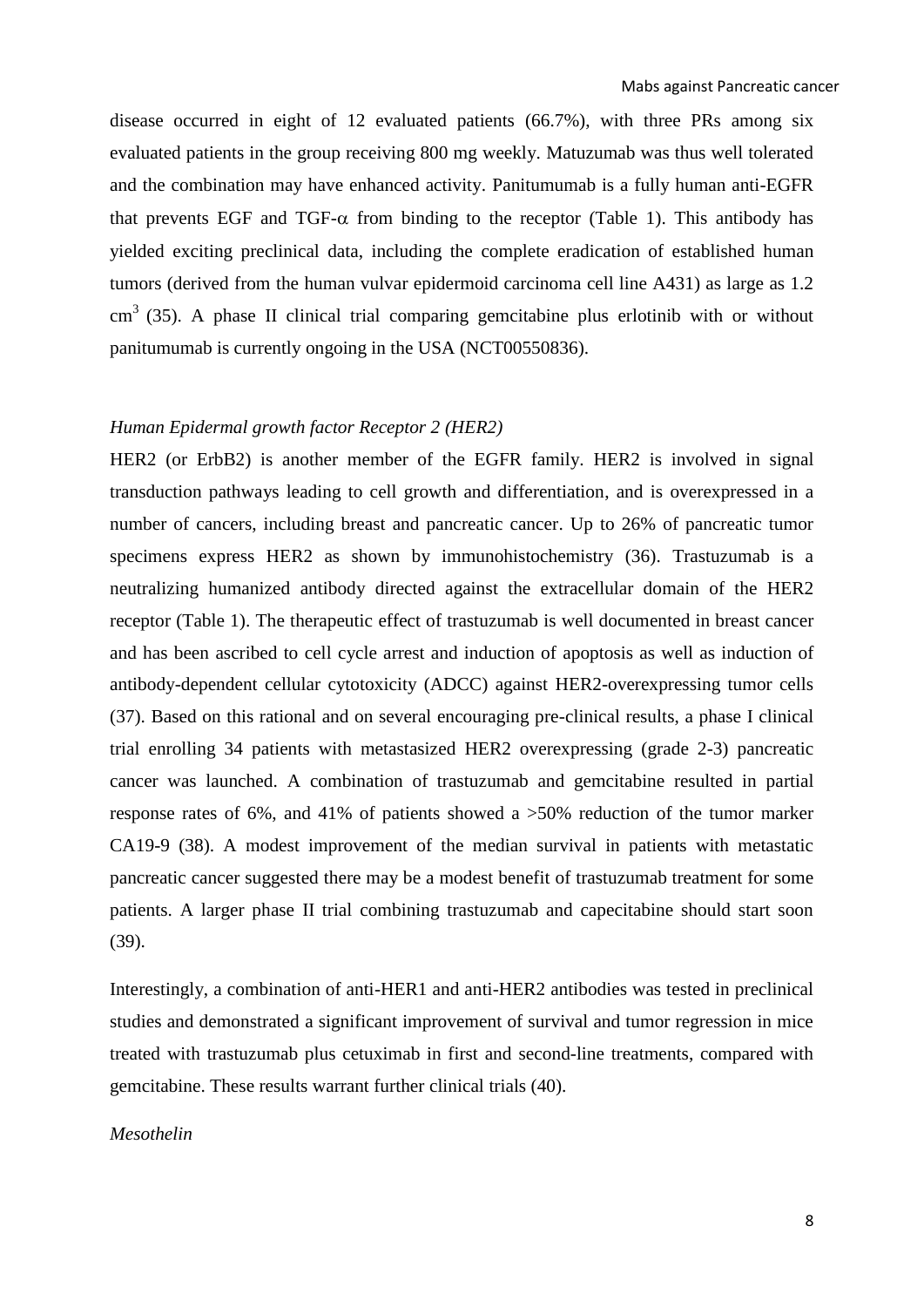Mesothelin is a differentiation antigen whose expression in normal human tissues is limited to mesothelial cells lining the pleura, pericardium and peritoneum (41). The mesothelin gene encodes a precursor protein of 71 kDa that is processed to a 31 kDa shed protein called megakaryocyte potentiating factor (MPF) and a 40 kDa fragment, mesothelin, that is attached to the cell membrane by a glycosyl-phosphatidylinositol (GPI) anchor. Mesothelin binds the mucine MUC-16, also called CA-125 (42), but little is known about its function. It has been shown that mesothelin is highly expressed in several human cancers, including virtually all mesotheliomas and pancreatic adenocarcinomas, and approximately 70% of ovarian cancers and 50% of lung adenocarcinomas. Argani and colleagues were the first to show mesothelin expression in pancreatic ductal adenocarcinoma but not in normal pancreas (43). In addition, mesothelin mRNA expression was present in 4 of 4 resected primary pancreatic cancers and all 60 resected primary adenocarcinomas were mesothelin positive as shown by immunohistochemistry. These results were confirmed by Hassan and colleagues who showed that mesothelin was expressed in all 18 cases of pancreatic adenocarcinomas examined but absent in normal pancreas and in chronic pancreatitis (44). Mesothelin is also highly expressed in other adenocarcinomas of the biliary tree such as gallbladder cancer and tumours of the common bile duct (45). This tumor marker is being evaluated for targeted therapy.

SS1P is a recombinant immunotoxin consisting of a mouse anti-mesothelin disuldidestabilized Fv linked to a truncated *Pseudomonas* exotoxin (dsFv-PE38) that mediates cell killing upon internalization. Pre-clinical studies have shown that SS1P is cytotoxic to cell lines expressing mesothelin and causes complete regression of mesothelin expressing tumour xenografts in nude mice (46). This construct was further tested in phase I clinical trial. Out of the 34 patients treated (20 mesothelioma, 12 ovarian cancer and 2 pancreatic cancer) 4 had minor response and 19 had stable disease including complete resolution of ascites in two patients (47). The immunotoxin was well tolerated and led to some clinical resulted, warranting further clinical trials.

MORAb-009 is a high-affinity chimeric (mouse/human) IgG1 with high affinity and specificity for mesothelin. The heavy and light chain variable regions of mouse antimesothelin scFv (obtained by panning on mesothelin-positive cells a phage display library made from an immunized mouse) were grafted with human IgG1 and  $\kappa$  constant regions. MORAb-009 was shown to prevent adhesion of mesothelin-bearing tumor cells to MUC16 positive cells and to elicit cell-mediated cytotoxicity on mesothelin-bearing tumor cells. Treatment that included MORAb-009 in combination with chemotherapy led to a marked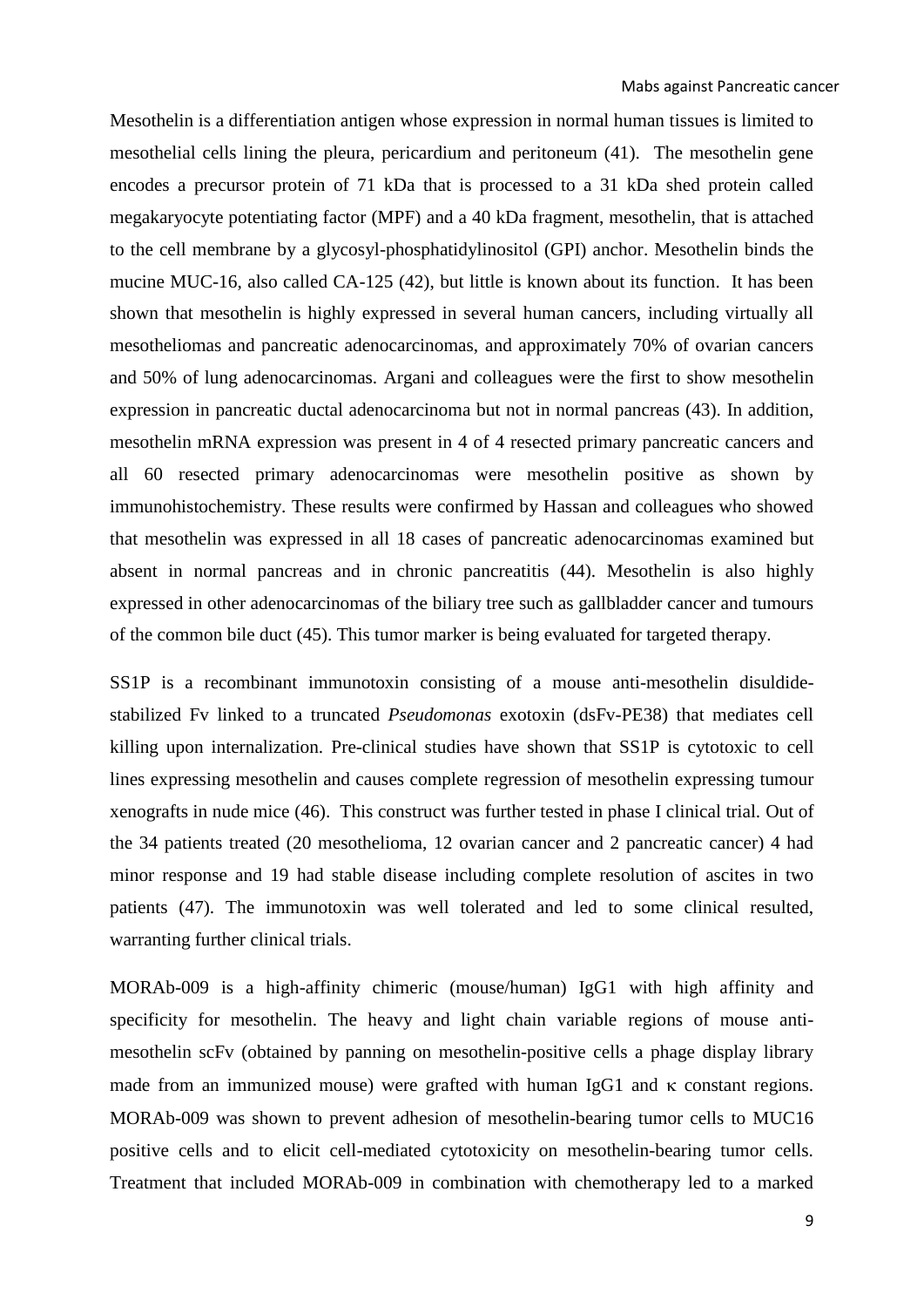reduction in tumor growth in nude mice compared to chemotherapy or MORAb-009 treatment alone (48). This antibody is now being evaluated in clinical trials. A phase I study of MORab-009 on 24 mesothelioma, pancreatic and ovarian cancer patients gave encouraging results. MORAb-009 was well tolerated and 6 subjects demonstrated stable disease warranting additional therapy (49). Given the favorable safety profile and possibility of clinical benefit, a phase II study of the efficacy of MORAb-009 with gemcitabine in unresectable pancreatic cancer is underway.

#### *Carcinoembryonic antigen (CEA, CEACAM5)*

Carcinoembryonic antigen (CEA), a glycoprotein, is a tumor-associated antigen and elevated levels are detected in the cell membrane of tumors derived from epithelium. CEA is overexpressed in over 90% of pancreatic cancers (50). Binding of antibodies to CEA has been shown to inhibit cell migration, cell invasion, cell adhesion and to have anti metastatic effect in vivo (51). In a phase I/II clinical trial, Sultana and colleagues have enrolled 25 patients to assess the safety and efficacy of  $I^{131}$ -labelled anti-CEA chimeric (sheep/human) antibody KAb201 in patients with unresectable pancreatic adenocarcinoma (52). In this approach based on the use of a monoclonal antibodies conjugated with radionuclides, the radiation component has a bystander effect, i.e. killing of adjacent unbound cells, while lessening toxicity to normal tissues. The results demonstrated tumor targeting, with hematological toxicity of varying degrees. Survival and efficacy data was comparable to the median survival and efficacy seen with single agent gemcitabine. An antigenic responses directed to the chimeric antibody was observed and might constitute a limitation for repeated dosing.

#### *Insulin-like Growth Factor 1 Receptor (IGF-1R)*

Cixutumumab (IMC-A12) is a fully human monoclonal antibody (IgG1) against type 1 insulin like growth factor receptor (IGF-1R). The IGF-1R and its ligands IGF-1 and IGF-2 have been implicated as playing key roles in the development, maintenance, and progression of cancer (53). IGF-1R signaling is known to activate both the PI3K/Akt and the MAP kinase pathways leading to increased tumor cell survival and proliferation, respectively. By blocking this signaling, cixutumumab has demonstrated encouraging results in preclinical studies, with significant growth inhibition of breast, renal, and pancreatic tumors, and a marked increase in apoptotic tumor cells in antibody-treated animals (54). A phase I/II clinical trial is currently comparing the efficiency of gemcitabine and erlotinib with or without cixutumumab for the treatment of patients with metastatic pancreatic cancer (NCT00617708).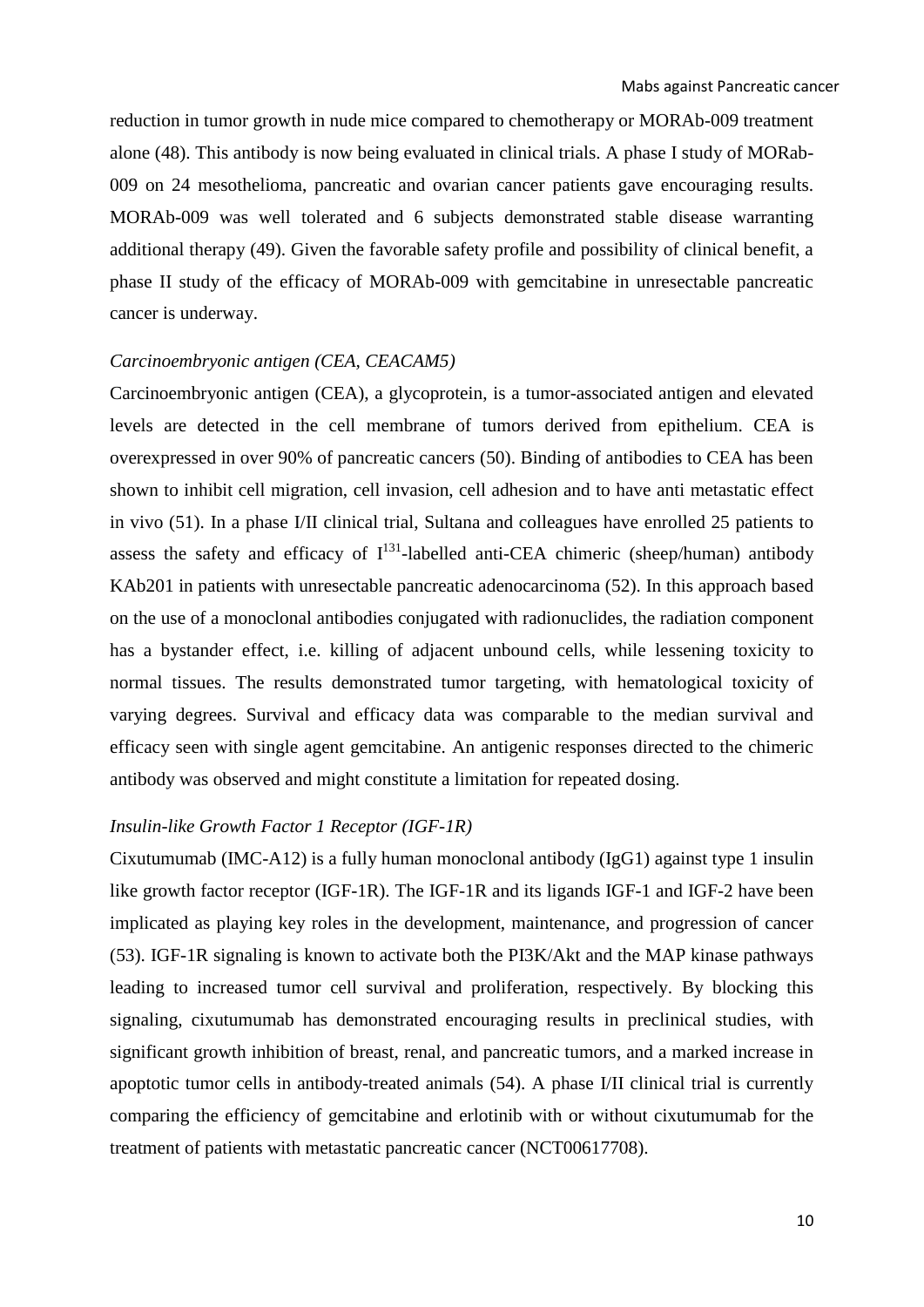AMG 479 is also a fully human monoclonal IgG1 antibody that binds IGF-1R without crossreacting with the closely related insulin receptor. AMG 479 has been shown to inhibit binding of IGF-1 and IGF-2 to the receptor (55). As a single agent, AMG 479 strongly inhibited the growth of pancreatic carcinoma xenografts, and long-term treatment was associated with reduced IGF-IR signaling activity and expression. The combination of AMG 479 with gemcitabine resulted in additive inhibitory activity both in vitro and in vivo. A phase II study of AMG 479 as single therapy in advanced carcinoid and pancreatic neuroendocrine tumors is currently on going (NCT01024387).

#### **2. Pre-clinical studies**

Several other tumor targets have been explored as marker for antibody therapy of pancreatic cancer.

#### *Nonspecific cross-reacting antigen (NCA, CEACAM6)*

CEACAM6 (CD66c) is an integral member of the CEA family. It is a cell surface glycoprotein composed of an extracellular region containing three immunoglobulin-like domains (344 residues) and linked to the plasma membrane via a glycophosphoinositolanchor. CEACAM6 is capable of homophilic and/or heterophilic adhesion to other CEACAM family members (56). CEACAM6 is expressed on normal human epithelial and myeloid cells but the level of expression is 1 to 2 log lower compared with expression in malignant tissue (57). Several gene expression profiling studies on pancreatic ductal adenocarcinoma (PDA) cell lines (58, 59) and human PDA biopsy samples (60, 61) have shown a 20- to 25-fold overexpression of CEACAM6 compared with normal pancreatic ductal epithelial cells (58, 61). CEACAM6 is also overexpressed in several other epithelial carcinomas (colon, breast, ovarian and non–small cell lung cancers) (57). Based on these data, CEACAM6 appears as an attractive pancreatic tumor marker. However, expression of CEACAM6 protein has been noted in a variety of normal human tissues, including granulocytes and antigen-dependent toxicity cannot be easily tested in preclinical model since rodents do not express CEACAM6. A recent interesting preclinical study has evaluated the potential of an immunoconjugate between a chimeric (mouse/human) anti-CEACAM6 IgG and an anti-mitotic agent, maytansinoid (DM1), in Cynomolgus macaques (62). The authors first confirmed the expression of CEACAM6 in > 90% of invasive pancreatic adenocarcinomas as well as in intraepithelial neoplastic lesions by tissue macroarrays and obtained a marked tumor growth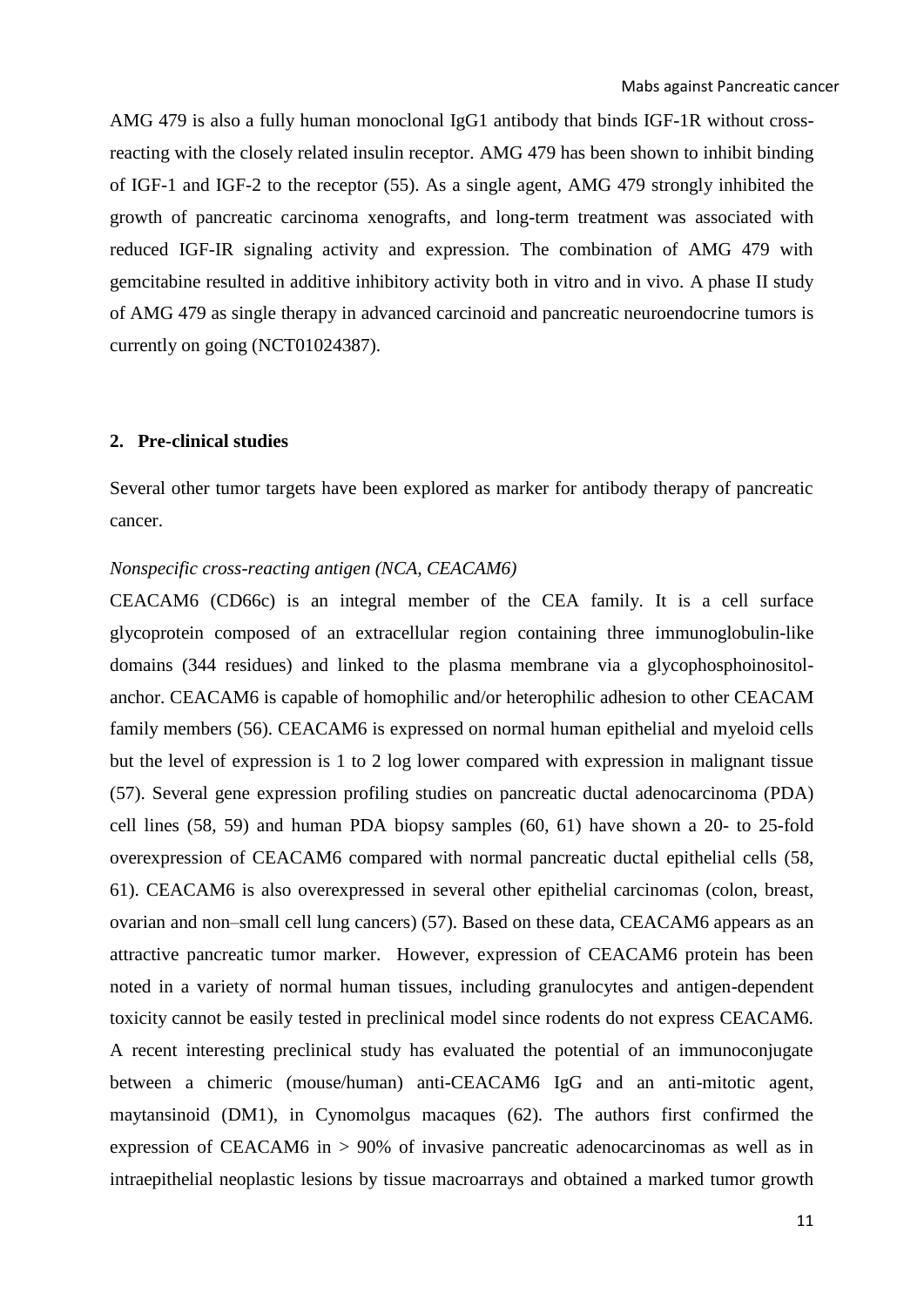inhibition in xenografted mice. As expected, the treatment induced neutropenia in macaques, as a result of antigen-dependent toxicity. However this phenomenon was fully reversible and the authors observed a repopulation from the pool of CEACAM6-negative, lineage-committed progenitors in a time span shorter than typically seen after bone marrow ablation in the course of conventional, non-targeted cytotoxic chemotherapy. Beside this rapid but reversible neutrophils depletion, no adverse effects were seen, which encourages further studies of this immunoconjugate.

CEACAM6 has also been targeted in another preclinical study for the treatment of pancreatic ductal adenocarcinoma. The authors have produced a humanized anti-CEACAM6 scFv fragment and PEGylated the fragment through the introduction of a cysteine in the linker to increase serum half life (63). In vivo, the fragment inhibits tumor growth in a murine xenograft model, through inhibition of angiogenesis and proliferation. It was shown to specifically induce targeted tumor cell apoptosis without dependence on antibody-dependent cellular cytotoxicity, complement dependent cytotoxicity, or conjugation with a cytotoxic agent. The proposed mode of action was high affinity binding to CEACAM6, which enhances the disruption of domain 1 homophilic dimer with consequent functional inhibition of CEACAM6, known to play an important role in apoptosis resistance in conditions where cells lose contact with the extra cellular matrix (64). These promising results justify clinical trials.

#### *Epithelial cell adhesion molecule (EpCAM)*

EpCAM is a glycosylated, 30- to 40-kDa type I membrane protein, which is expressed in a variety of human epithelial tissues, cancers, and progenitor and stem cells. EpCAM is comprised of an extracellular domain with epidermal growth factor (EGF)- and thyroglobulin repeat-like domains, a single transmembrane domain, and a short 26-amino acid intracellular domain. EpCAM in normal cells is predominantly located in intercellular spaces where epithelial cells form very tight junctions. It has, therefore, been speculated that EpCAM on normal epithelia is sequestered and, therefore, much less accessible to antibodies than EpCAM in cancer tissue, where it is homogeneously distributed on the cancer cell surface.

Moreover, EpCAM is expressed on essentially all human adenocarcinoma, on certain squamous cell carcinoma, on retinoblastoma, and on hepatocellular carcinoma (65). Importantly, EpCAM is part of the signature of cancer-propagating cells in numerous solid tumors and of normal progenitor and stem cells (11, 66). Moreover, EpCAM is apparently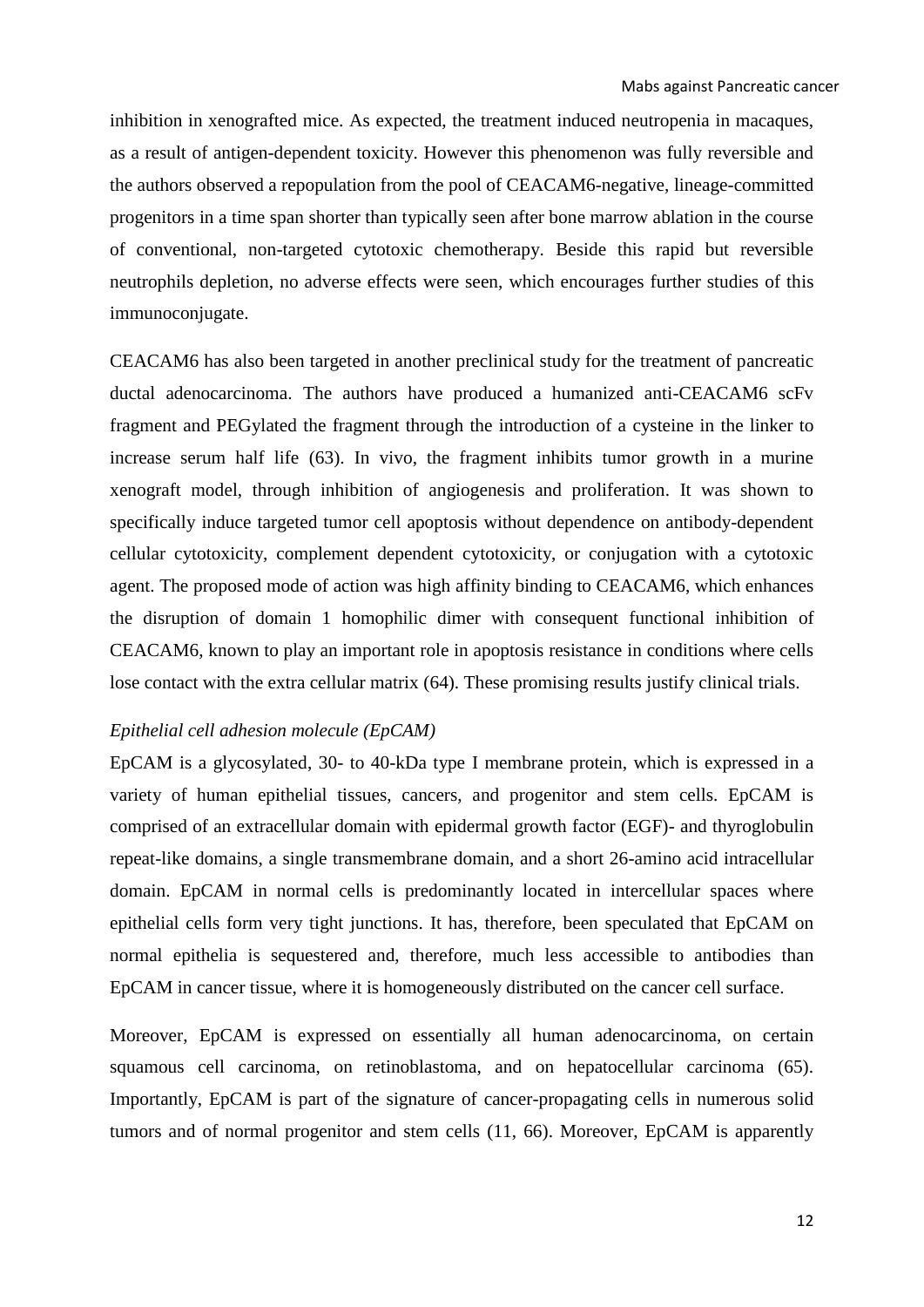needed to maintain distinct cancer cell attributes (67) and, potentially, cancer stem cell phenotype as well.

Recently, several studies using various formats of bispecific antibodies (bsAbs) to retarget T cells to tumor cells have yielded outstanding results in cancer therapy studies (18, 19). Interestingly, several of these molecules target EpCAM. Catumaxomab, a EpCAM x CD3 bsAb represents the first success of this new class of therapeutic antibodies as it was recently approved for the intraperitoneal treatment of patients with EpCAM positive malignant ascites (68). In clinical trials, this molecule could lead to very clear clinical results, including a reduction of EpCAM-positive malignant cells in ascites by up to 5 logs (69) and the induction of a long term anti cancer immunity (70). The efficiency of this new molecule for pancreatic cancer should soon be assessed.

MT-110 is another EpCAM x CD3 bsAb that can induce potent redirected lysis of target antigen-expressing cells at pico to femtomolar concentrations, which is accompanied by highly conditional T cell activation. Redirected lysis involves formation of a cytolytic synapse, possibility of serial lysis at very low effector-to-target (E:T) ratios, and is no longer depends on MHC class I expression or co-stimulatory molecules (71, 72). This molecule is also expected to be tested soon for pancreatic cancer treatment.

Finally, a third EpCAM x CD3 bsAb is yielding promising results for pancreatic cancer treatment. HEA125 x OKT3, a hybrid-hybridoma-derived murine bispecific antibody, has recently been investigated in preclinical studies using BxPC-3 pancreatic carcinoma xenografts in NOD SCID mice (73). The bsAb could significantly retard growth of xenografts in vivo, and was shown to increase duration of the contact between migrating lymphocytes and tumor cells, and to stimulate secretion of effector cytokines from non-stimulated PBMCs in the presence of EpCAM-bearing tumour cells in vitro.

#### *Mucin 1 (MUC-1)*

MUC-1 is a mucin expressed by >85% of invasive pancreatic adenocarcinomas, including early stage I disease and the precursor lesions, pancreatic intraepithelial neoplasia and intraductal papillary mucinous neoplasia (74). PAM-4, a murine anti-MUC-1 IgG, targets an epitope of MUC-1 which is absent from normal and inflamed pancreatic tissues, as well as from most other malignant tissues (75). Preclinical studies demonstrated that PAM-4 was able to target pancreatic cancer with high specificity, achieving high concentrations at the tumor site using xenografted athymic nude mice. More recently, TF10, an anti-MUC-1 x HSG bsAb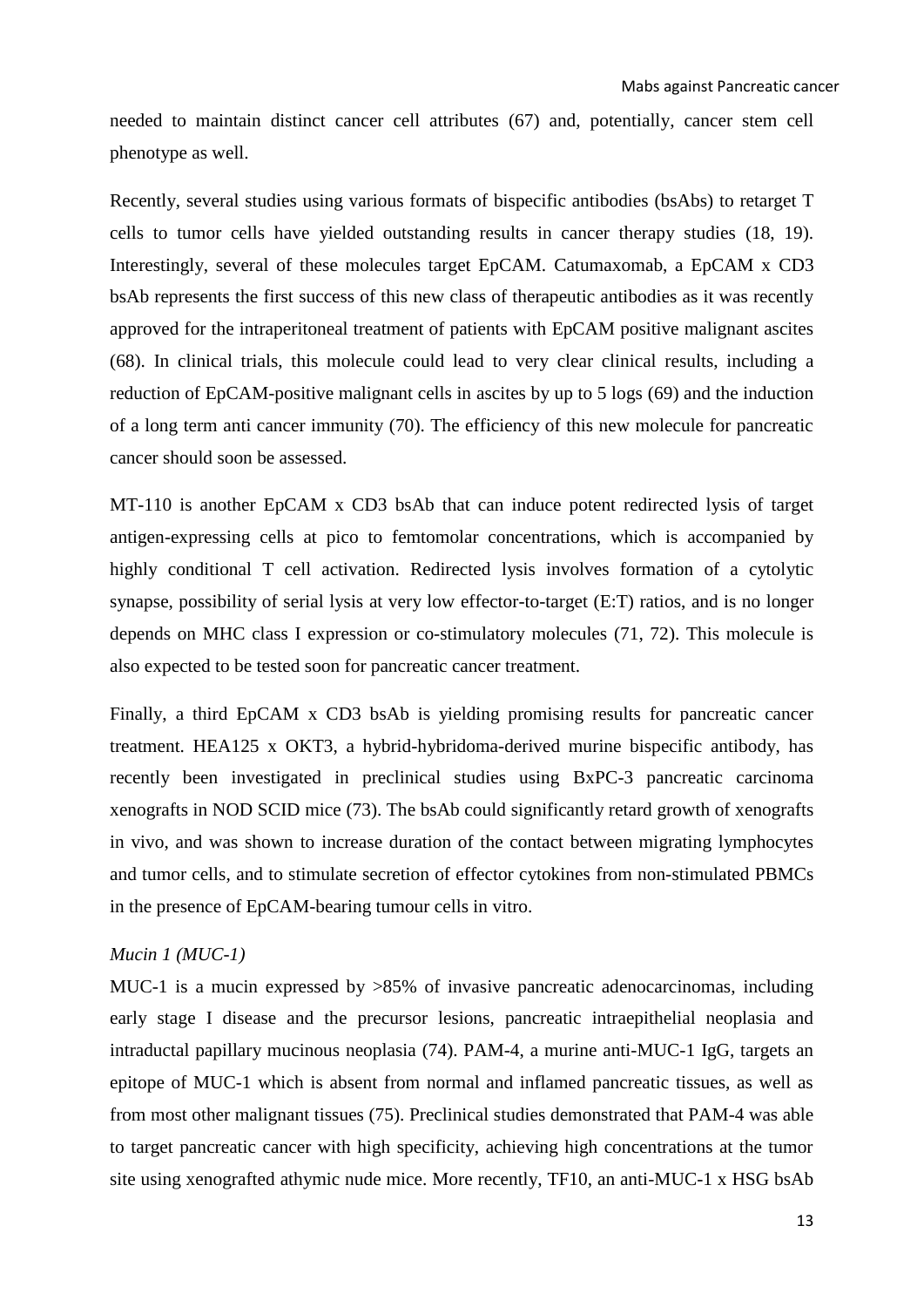was derived from this mAb. This bsAb can be used in pretargeted approaches, in which the bsAb is first injected and is allowed to accumulate in the tumor before injecting, in a second step, a radiolabeled hapten  $\binom{111}{11}$  In-HSG) that is captured by the bsAb at the tumor site. This method can lead to very high tumor to normal tissues contrasts. When compared with its parental mAb in studies conducted in nude mice bearing CaPan1 human pancreatic cancer xenografts, TF10 led to much greater tumor/blood ratios of  $^{111}$ In-HSG (1,000:1 at 3 hours) compared to  $^{111}$ In-PAM4-IgG (5:1 at 24 hours) (76). The high therapeutic potential of this approach should thus soon be tested in the clinic.

#### *Death Receptor 5 (TRAIL-R2)*

Tumor necrosis factor-related apoptosis-inducing ligand (TRAIL) binds to death receptors 4 and 5 (DR4, DR5) to transduce apoptotic signals. TRAIL receptors are increased in the membrane of cancer cells. More than 50% of cancer cell lines tested in vitro are TRAILsusceptible. Brain, lung, pancreatic, liver, ovary, rectum, cervix, testes, thyroid, stomach, and laryngopharynx cancers frequently overexpress DR4 and DR5 (77). However, the ability of soluble human TRAIL to induce apoptosis of normal human hepatocytes in vitro has raised questions regarding the potential usefulness of this agent in cancer therapy. TRA-8, an antihuman DR5 monoclonal antibody induces apoptosis of most (TRAIL)-sensitive tumor cells both in vitro and in vivo. However, unlike TRAIL, it does not induce apoptosis in normal hepatocytes (77). In animal models, TRA-8 produced synergistic cytotoxicity in combination with gemcitabine or irinotecan through enhanced caspase activation (78-80). These findings, with substantial inhibition of tumor growth in a mouse pancreatic cancer xenograft model receiving combination therapy, are encouraging for anti-death receptor therapy in the treatment of pancreatic cancer. Tigatuzumab, the humanized IgG1 monoclonal antibody derived from TRA-8 is ongoing phase-I clinical trials at the moment (81).

Conatumumab (AMG 655) is a fully human monoclonal agonist antibody (IgG1) to human DR5. This mAb can also induce apoptosis via caspase activation and could inhibit tumor growth in colon (Colo205 and HCT-15), lung (H2122) and pancreatic (MiaPaCa2/T2) xenograft models (82). These results suggest that conatumumab is a potential therapeutic agent for treating patients with multiple tumor types, including pancreatic tumors. Clinical trials are expected for soon.

#### *Other targets of interest*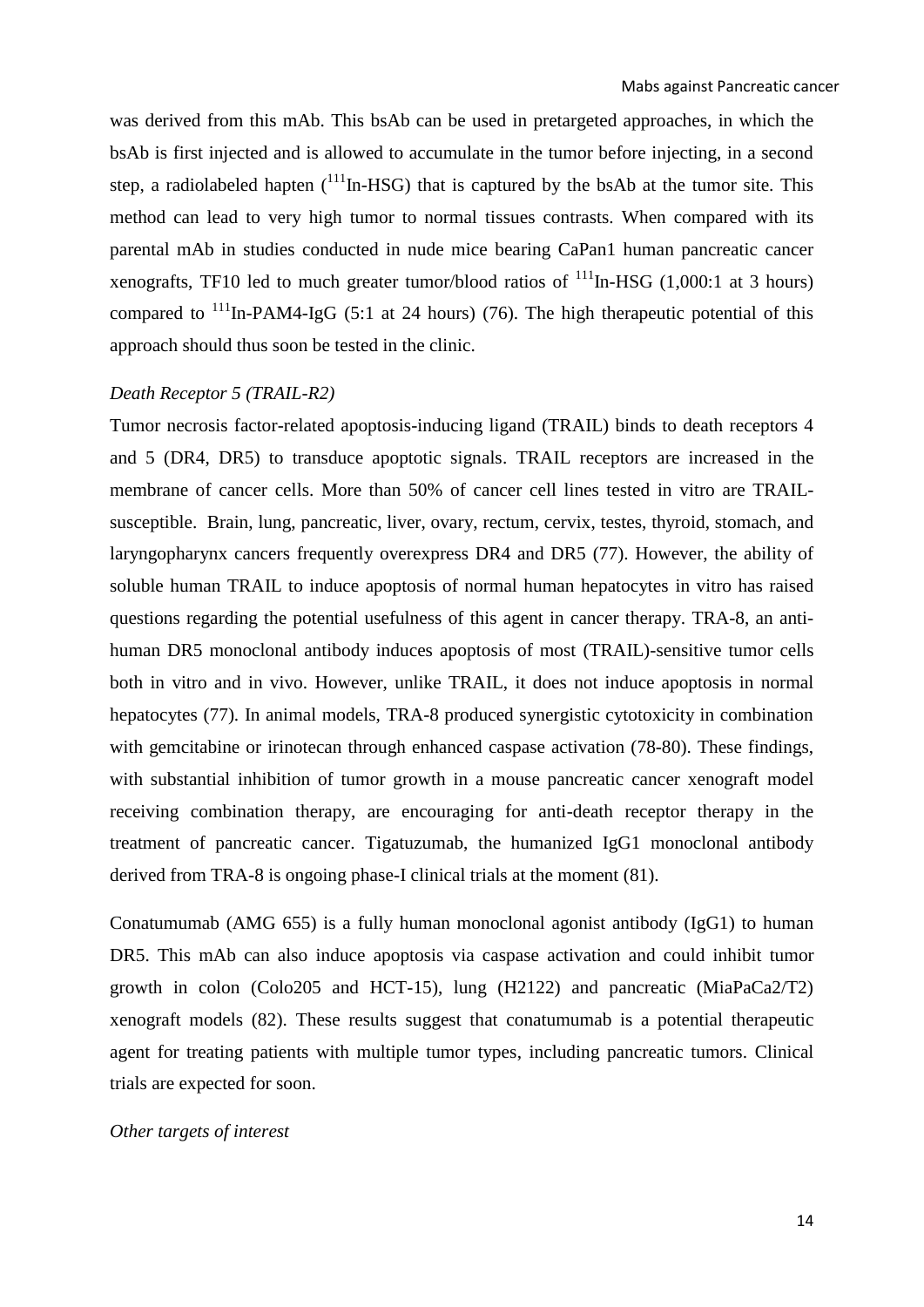Human Claudin-4 (CLDN4) is a tetraspanin transmembrane protein consisting of 209 amino acids (aa) belonging to the CLDN family which play an important role in tight junction formation and function.. The protein structure consists of cytoplasmic N- and C-termini, four transmembrane domains and two extracellular loops. Immunohistochemical analysis and differential expression studies between normal and cancerous tissues indicate that CLDN4 expression is highly detectable in a variety of carcinomas, including pancreatic cancers. However, CLDN4 protein is detectable in normal breast, prostate, bladder, and gastrointestinal mucosa, although its expression is substantially less intense than that seen in cancer tissue samples (83). Recently a chimeric (mouse/human) anti-CLDN4 has been evaluated in preclinical studies (84). mAb KM3934 induced dose-dependent antibodydependent cellular cytotoxicity and complement-dependent cytotoxicity in vitro, and significantly inhibited tumor growth in CFPAC-1 xenografted SCID mice indicating that CDLN4 might be a valuable pancreatic tumor target.

Feto-acinar pancreatic protein (FAPP) is present at the cell surface of human pancreatic tumoral tissues. A murine antibody, mAb16D10, recognizing the O-glycosylated COOHterminal domain of FAPP, has been developed. In a recent study (85), this mAb stained 22 tumoral tissues over the 22 tested, independently of the tissue pretreatment (frozen sections or formalin-fixed, paraffin-embedded sections) and presented a unique specificity for membranes of neoplastic cells. Furthermore, the mAb16D10 did not react with all non pancreatic tumoral and normal tissues tested. Moreover, i.p. injections of mAb16D10 in mice xenotransplanted with human pancreatic tumoral SOJ-6 cells decreased the growth rate of the established tumor (86), indicating that this target might be of interest for antibody based pancreatic cancer therapy.

#### **Conclusion**

There is an obvious need for new therapies in pancreatic cancers. Therapeutic antibodies have been successful in a number of malignancies, but results obtained on pancreatic cancer treatments have so far been extremely frustrating, with all phase III clinical trials leading to failure. However, recent years have seen the emergence of new antibody formats such as bispecific antibodies and the discovery of highly specific tumor markers. These advances should yield major improvements in a near future and should ultimately greatly impact the treatment of this devastating disease.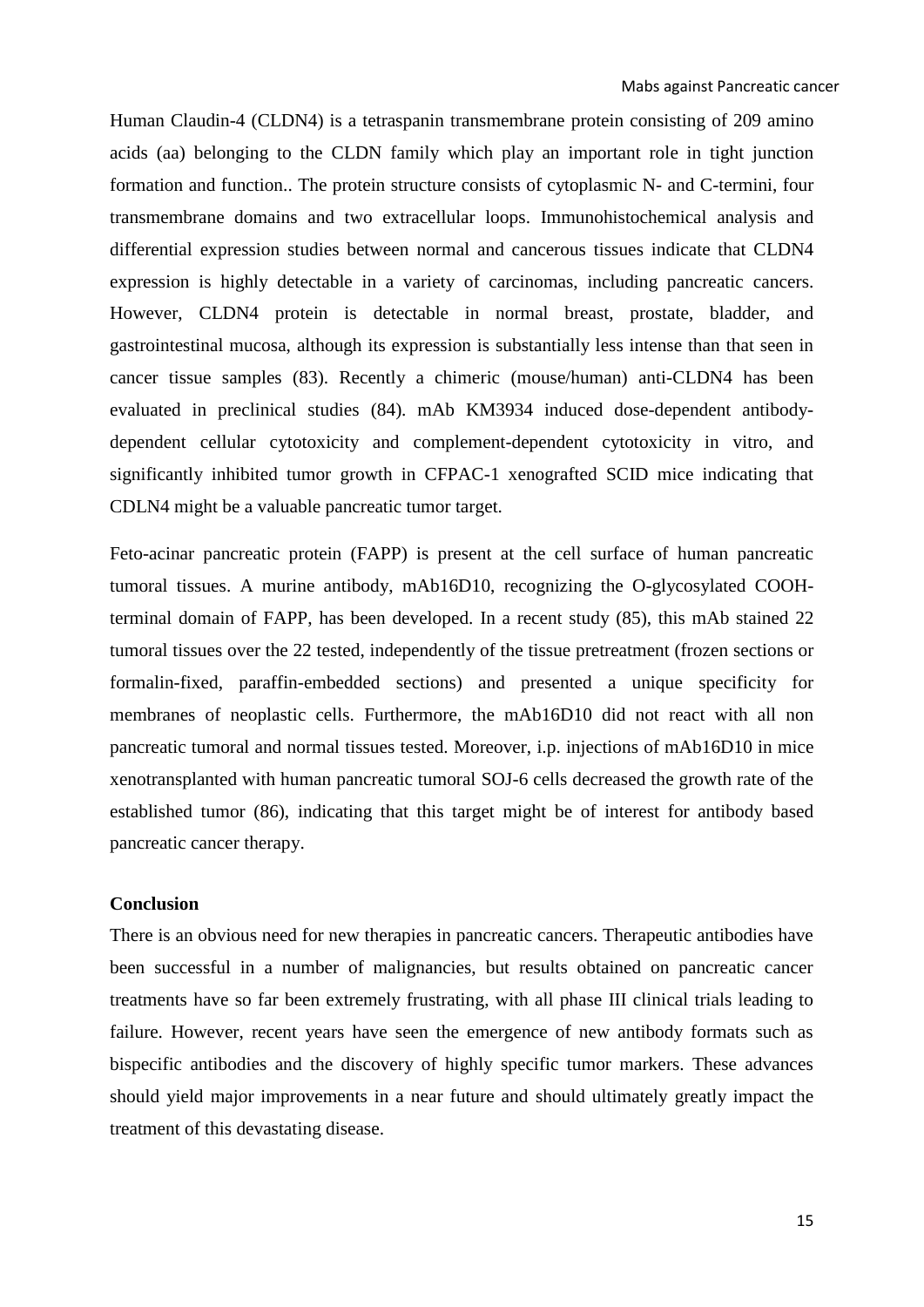Mabs against Pancreatic cancer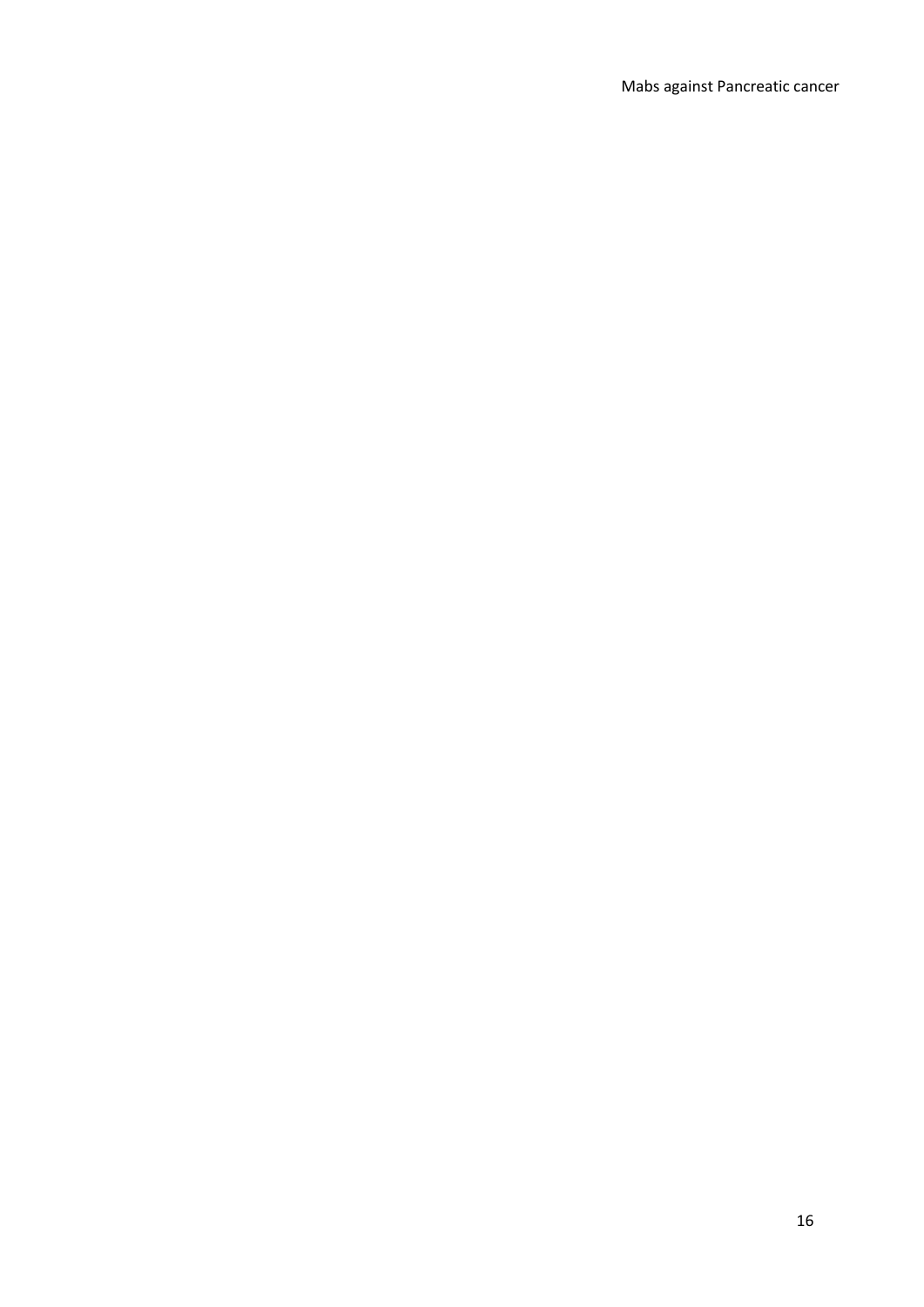## **References**

1. Jemal A, Siegel R, Ward E, Hao Y, Xu J, Thun MJ. Cancer statistics, 2009. CA Cancer J Clin. 2009;59:225-49.

2. Klapman J, Malafa MP. Early detection of pancreatic cancer: why, who, and how to screen. Cancer Control. 2008;15:280-7.

3. Helm JF, Centeno BA, Coppola D, Druta M, Park JY, Chen DT, et al. Outcomes following resection of pancreatic adenocarcinoma: 20-year experience at a single institution. Cancer Control. 2008;15:288-94.

4. Burris HA, 3rd, Moore MJ, Andersen J, Green MR, Rothenberg ML, Modiano MR, et al. Improvements in survival and clinical benefit with gemcitabine as first-line therapy for patients with advanced pancreas cancer: a randomized trial. J Clin Oncol. 1997;15:2403-13.

5. Cartwright T, Richards DA, Boehm KA. Cancer of the pancreas: are we making progress? A review of studies in the US Oncology Research Network. Cancer Control. 2008;15:308-13.

6. Nieto J, Grossbard ML, Kozuch P. Metastatic pancreatic cancer 2008: is the glass less empty? Oncologist. 2008;13:562-76.

7. Heinemann V, Philip PA, Pelzer U. Accomplishments in 2008 in the treatment of metastatic pancreatic cancer. Gastrointest Cancer Res. 2009;3:S43-7.

8. Moore MJ, Goldstein D, Hamm J, Figer A, Hecht JR, Gallinger S, et al. Erlotinib plus gemcitabine compared with gemcitabine alone in patients with advanced pancreatic cancer: a phase III trial of the National Cancer Institute of Canada Clinical Trials Group. J Clin Oncol. 2007;25:1960-6.

9. Senderowicz AM, Johnson JR, Sridhara R, Zimmerman P, Justice R, Pazdur R. Erlotinib/gemcitabine for first-line treatment of locally advanced or metastatic adenocarcinoma of the pancreas. Oncology (Williston Park). 2007;21:1696-706; discussion 706-9, 712, 715.

10. Reya T, Morrison SJ, Clarke MF, Weissman IL. Stem cells, cancer, and cancer stem cells. Nature. 2001;414:105-11.

11. Visvader JE, Lindeman GJ. Cancer stem cells in solid tumours: accumulating evidence and unresolved questions. Nat Rev Cancer. 2008;8:755-68.

12. Li C, Heidt DG, Dalerba P, Burant CF, Zhang L, Adsay V, et al. Identification of pancreatic cancer stem cells. Cancer Res. 2007;67:1030-7.

13. Simeone DM. Pancreatic cancer stem cells: implications for the treatment of pancreatic cancer. Clin Cancer Res. 2008;14:5646-8.

14. Hwang RF, Moore T, Arumugam T, Ramachandran V, Amos KD, Rivera A, et al. Cancerassociated stromal fibroblasts promote pancreatic tumor progression. Cancer Res. 2008;68:918-26.

15. Hernandez-Munoz I, Skoudy A, Real FX, Navarro P. Pancreatic ductal adenocarcinoma: cellular origin, signaling pathways and stroma contribution. Pancreatology. 2008;8:462-9.

16. Saif MW, Podoltsev NA, Rubin MS, Figueroa JA, Lee MY, Kwon J, et al. Phase II clinical trial of paclitaxel loaded polymeric micelle in patients with advanced pancreatic cancer. Cancer Invest. 2010;28:186-94.

17. Chames P, Van Regenmortel M, Weiss E, Baty D. Therapeutic antibodies: successes, limitations and hopes for the future. Br J Pharmacol. 2009;157:220-33.

18. Chames P, Baty D. Bispecific antibodies for cancer therapy. Curr Opin Drug Discov Devel. 2009;12:276-83.

19. Chames P, Baty D. Bispecific antibodies for cancer therapy: the light at the end of the tunnel? MAbs. 2009;1:539-47.

20. Xie K, Wei D, Huang S. Transcriptional anti-angiogenesis therapy of human pancreatic cancer. Cytokine Growth Factor Rev. 2006;17:147-56.

21. Tabernero J. The role of VEGF and EGFR inhibition: implications for combining anti-VEGF and anti-EGFR agents. Mol Cancer Res. 2007;5:203-20.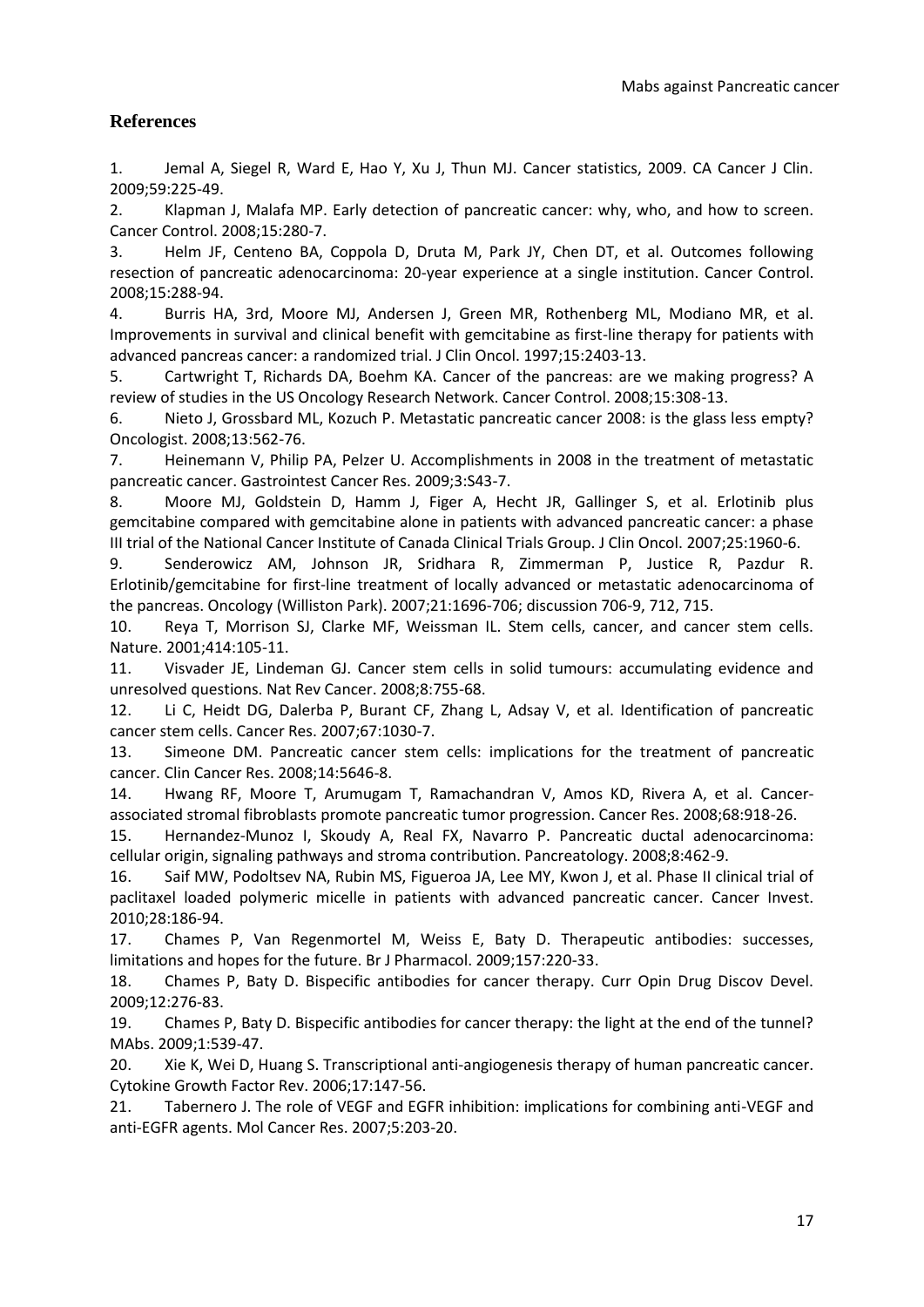22. Niedergethmann M, Hildenbrand R, Wostbrock B, Hartel M, Sturm JW, Richter A, et al. High expression of vascular endothelial growth factor predicts early recurrence and poor prognosis after curative resection for ductal adenocarcinoma of the pancreas. Pancreas. 2002;25:122-9.

23. Holloway SE, Beck AW, Shivakumar L, Shih J, Fleming JB, Brekken RA. Selective blockade of vascular endothelial growth factor receptor 2 with an antibody against tumor-derived vascular endothelial growth factor controls the growth of human pancreatic adenocarcinoma xenografts. Ann Surg Oncol. 2006;13:1145-55.

24. Kindler HL, Friberg G, Singh DA, Locker G, Nattam S, Kozloff M, et al. Phase II trial of bevacizumab plus gemcitabine in patients with advanced pancreatic cancer. J Clin Oncol. 2005;23:8033-40.

25. Kindler HL, Niedzwiecki D, Hollis D, Oraefo E, Schrag D, Hurwitz H, et al. A double-blind, placebo-controlled, randomized phase III trial of gemcitabine (G) plus bevacizumab (B) versus gemcitabine plus placebo (P) in patients (pts) with advanced pancreatic cancer (PC): A preliminary analysis of Cancer and Leukemia Group B (CALGB). J Clin Oncol. 2007;25.

26. Van Cutsem E, Vervenne WL, Bennouna J, Humblet Y, Gill S, Van Laethem JL, et al. Phase III trial of bevacizumab in combination with gemcitabine and erlotinib in patients with metastatic pancreatic cancer. J Clin Oncol. 2009;27:2231-7.

27. Ricart AD, Tolcher AW, Liu G, Holen K, Schwartz G, Albertini M, et al. Volociximab, a chimeric monoclonal antibody that specifically binds alpha5beta1 integrin: a phase I, pharmacokinetic, and biological correlative study. Clin Cancer Res. 2008;14:7924-9.

28. Ramakrishnan V, Bhaskar V, Law DA, Wong MH, DuBridge RB, Breinberg D, et al. Preclinical evaluation of an anti-alpha5beta1 integrin antibody as a novel anti-angiogenic agent. J Exp Ther Oncol. 2006;5:273-86.

29. Fjallskog ML, Lejonklou MH, Oberg KE, Eriksson BK, Janson ET. Expression of molecular targets for tyrosine kinase receptor antagonists in malignant endocrine pancreatic tumors. Clin Cancer Res. 2003;9:1469-73.

30. Tobita K, Kijima H, Dowaki S, Kashiwagi H, Ohtani Y, Oida Y, et al. Epidermal growth factor receptor expression in human pancreatic cancer: Significance for liver metastasis. Int J Mol Med. 2003;11:305-9.

31. Xiong HQ, Rosenberg A, LoBuglio A, Schmidt W, Wolff RA, Deutsch J, et al. Cetuximab, a monoclonal antibody targeting the epidermal growth factor receptor, in combination with gemcitabine for advanced pancreatic cancer: a multicenter phase II Trial. J Clin Oncol. 2004;22:2610- 6.

32. Philips PA, Benedetti J, Fenoglio-Preiser C, Zalupski M, Lenz H, O'Reilly E, et al. Phase III study of gemcitabine [G] plus cetuximab [C] versus gemcitabine in patients [pts] with locally advanced or metastatic pancreatic adenocarcinoma [PC]: SWOG S0205 study. J Clin Oncol. 2007;25:4509.

33. Burtness BA, Powell ME, Berlin JD, Liles DK, Chapman AE, Mitchell EP, et al. Phase II ECOG trial of irinotecan/docetaxel with or without cetuximab in metastatic pancreatic cancer: Updated survival and CA19–9 results. J Clin Oncol. 2008;26.

34. Graeven U, Kremer B, Sudhoff T, Killing B, Rojo F, Weber D, et al. Phase I study of the humanised anti-EGFR monoclonal antibody matuzumab (EMD 72000) combined with gemcitabine in advanced pancreatic cancer. Br J Cancer. 2006;94:1293-9.

35. Yang XD, Jia XC, Corvalan JR, Wang P, Davis CG, Jakobovits A. Eradication of established tumors by a fully human monoclonal antibody to the epidermal growth factor receptor without concomitant chemotherapy. Cancer Res. 1999;59:1236-43.

36. Safran H, Steinhoff M, Mangray S, Rathore R, King TC, Chai L, et al. Overexpression of the HER-2/neu oncogene in pancreatic adenocarcinoma. Am J Clin Oncol. 2001;24:496-9.

37. Garnock-Jones KP, Keating GM, Scott LJ. Trastuzumab: A review of its use as adjuvant treatment in human epidermal growth factor receptor 2 (HER2)-positive early breast cancer. Drugs. 2010;70:215-39.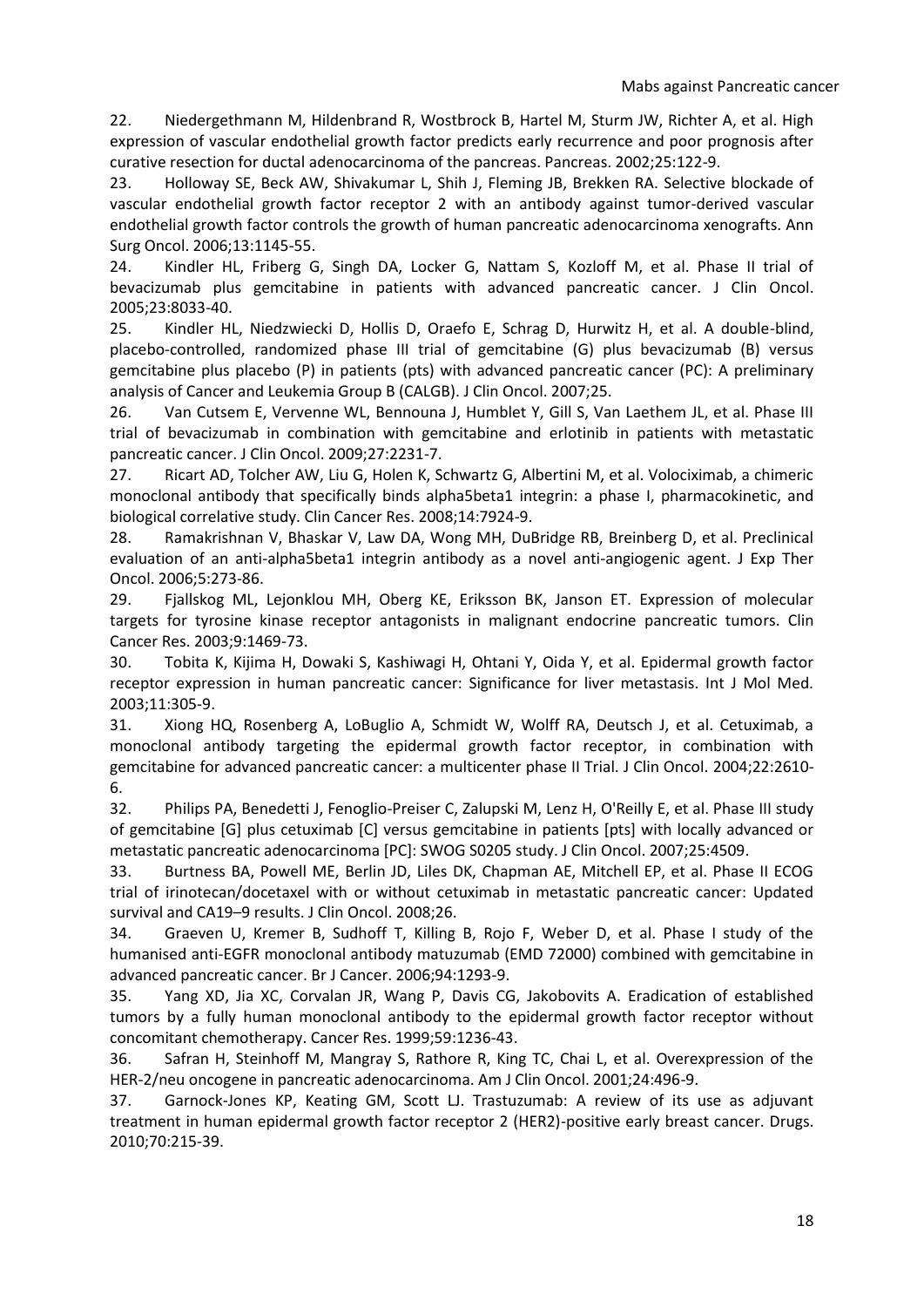38. Safran H, Iannitti D, Ramanathan R, Schwartz JD, Steinhoff M, Nauman C, et al. Herceptin and gemcitabine for metastatic pancreatic cancers that overexpress HER-2/neu. Cancer Invest. 2004;22:706-12.

39. Mihaljevic A, Buchler P, Harder J, Hofheinz R, Gregor M, Kanzler S, et al. A prospective, nonrandomized phase II trial of Trastuzumab and Capecitabine in patients with HER2 expressing metastasized pancreatic cancer. BMC Surg. 2009;9:1.

40. Larbouret C, Robert B, Bascoul-Mollevi C, Penault-Llorca F, Ho-Pun-Cheung A, Morisseau S, et al. Combined cetuximab and trastuzumab are superior to gemcitabine in the treatment of human pancreatic carcinoma xenografts. Ann Oncol. 2010;21:98-103.

41. Chang K, Pastan I. Molecular cloning of mesothelin, a differentiation antigen present on mesothelium, mesotheliomas, and ovarian cancers. Proc Natl Acad Sci U S A. 1996;93:136-40.

42. Hassan R, Ho M. Mesothelin targeted cancer immunotherapy. Eur J Cancer. 2008;44:46-53.

43. Argani P, Iacobuzio-Donahue C, Ryu B, Rosty C, Goggins M, Wilentz RE, et al. Mesothelin is overexpressed in the vast majority of ductal adenocarcinomas of the pancreas: identification of a new pancreatic cancer marker by serial analysis of gene expression (SAGE). Clin Cancer Res. 2001;7:3862-8.

44. Hassan R, Laszik ZG, Lerner M, Raffeld M, Postier R, Brackett D. Mesothelin is overexpressed in pancreaticobiliary adenocarcinomas but not in normal pancreas and chronic pancreatitis. Am J Clin Pathol. 2005;124:838-45.

45. Swierczynski SL, Maitra A, Abraham SC, Iacobuzio-Donahue CA, Ashfaq R, Cameron JL, et al. Analysis of novel tumor markers in pancreatic and biliary carcinomas using tissue microarrays. Hum Pathol. 2004;35:357-66.

46. Hassan R, Bera T, Pastan I. Mesothelin: a new target for immunotherapy. Clin Cancer Res. 2004;10:3937-42.

47. Hassan R, Bullock S, Premkumar A, Kreitman RJ, Kindler H, Willingham MC, et al. Phase I study of SS1P, a recombinant anti-mesothelin immunotoxin given as a bolus I.V. infusion to patients with mesothelin-expressing mesothelioma, ovarian, and pancreatic cancers. Clin Cancer Res. 2007;13:5144-9.

48. Hassan R, Ebel W, Routhier EL, Patel R, Kline JB, Zhang J, et al. Preclinical evaluation of MORAb-009, a chimeric antibody targeting tumor-associated mesothelin. Cancer Immun. 2007;7:20.

49. Laheru DA, Cohen SJ, Phillips M, Armstrong DK, J. B, Jaffee EM, et al. A phase I study of MORab-009, a monoclonal antibody against mesothelin, in mesothelioma, pancreatic and ovarian cancer. J Clin Oncol. 2008;26.

50. Yamaguchi K, Enjoji M, Tsuneyoshi M. Pancreatoduodenal carcinoma: a clinicopathologic study of 304 patients and immunohistochemical observation for CEA and CA19-9. J Surg Oncol. 1991;47:148-54.

51. Blumenthal RD, Hansen HJ, Goldenberg DM. Inhibition of adhesion, invasion, and metastasis by antibodies targeting CEACAM6 (NCA-90) and CEACAM5 (Carcinoembryonic Antigen). Cancer Res. 2005;65:8809-17.

52. Sultana A, Shore S, Raraty MG, Vinjamuri S, Evans JE, Smith CT, et al. Randomised Phase I/II trial assessing the safety and efficacy of radiolabelled anti-carcinoembryonic antigen I(131) KAb201 antibodies given intra-arterially or intravenously in patients with unresectable pancreatic adenocarcinoma. BMC Cancer. 2009;9:66.

53. Rowinsky EK, Youssoufian H, Tonra JR, Solomon P, Burtrum D, Ludwig DL. IMC-A12, a human IgG1 monoclonal antibody to the insulin-like growth factor I receptor. Clin Cancer Res. 2007;13:5549s-55s.

54. Burtrum D, Zhu Z, Lu D, Anderson DM, Prewett M, Pereira DS, et al. A fully human monoclonal antibody to the insulin-like growth factor I receptor blocks ligand-dependent signaling and inhibits human tumor growth in vivo. Cancer Res. 2003;63:8912-21.

55. Beltran PJ, Mitchell P, Chung YA, Cajulis E, Lu J, Belmontes B, et al. AMG 479, a fully human anti-insulin-like growth factor receptor type I monoclonal antibody, inhibits the growth and survival of pancreatic carcinoma cells. Mol Cancer Ther. 2009.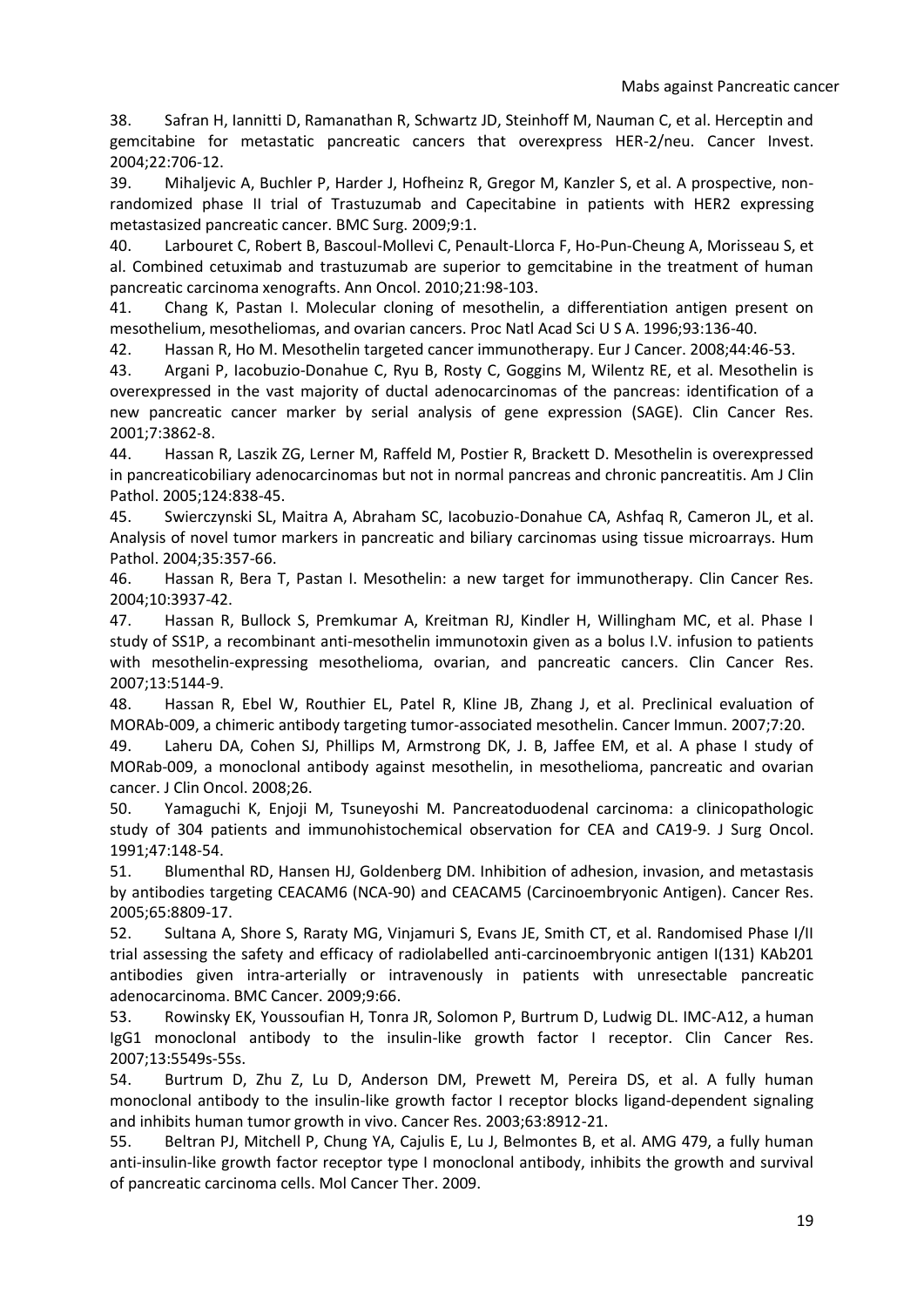56. Oikawa S, Sugiyama M, Kuroki M, Nakazato H. Extracellular N-domain alone can mediate specific heterophilic adhesion between members of the carcinoembryonic antigen family, CEACAM6 and CEACAM8. Biochem Biophys Res Commun. 2000;278:564-8.

57. Scholzel S, Zimmermann W, Schwarzkopf G, Grunert F, Rogaczewski B, Thompson J. Carcinoembryonic antigen family members CEACAM6 and CEACAM7 are differentially expressed in normal tissues and oppositely deregulated in hyperplastic colorectal polyps and early adenomas. Am J Pathol. 2000;156:595-605.

58. Han H, Bearss DJ, Browne LW, Calaluce R, Nagle RB, Von Hoff DD. Identification of differentially expressed genes in pancreatic cancer cells using cDNA microarray. Cancer Res. 2002;62:2890-6.

59. Ryu B, Jones J, Blades NJ, Parmigiani G, Hollingsworth MA, Hruban RH, et al. Relationships and differentially expressed genes among pancreatic cancers examined by large-scale serial analysis of gene expression. Cancer Res. 2002;62:819-26.

60. Iacobuzio-Donahue CA, Ashfaq R, Maitra A, Adsay NV, Shen-Ong GL, Berg K, et al. Highly expressed genes in pancreatic ductal adenocarcinomas: a comprehensive characterization and comparison of the transcription profiles obtained from three major technologies. Cancer Res. 2003;63:8614-22.

61. Iacobuzio-Donahue CA, Maitra A, Olsen M, Lowe AW, van Heek NT, Rosty C, et al. Exploration of global gene expression patterns in pancreatic adenocarcinoma using cDNA microarrays. Am J Pathol. 2003;162:1151-62.

62. Strickland LA, Ross J, Williams S, Ross S, Romero M, Spencer S, et al. Preclinical evaluation of carcinoembryonic cell adhesion molecule (CEACAM) 6 as potential therapy target for pancreatic adenocarcinoma. J Pathol. 2009;218:380-90.

63. Riley CJ, Engelhardt KP, Saldanha JW, Qi W, Cooke LS, Zhu Y, et al. Design and activity of a murine and humanized anti-CEACAM6 single-chain variable fragment in the treatment of pancreatic cancer. Cancer Res. 2009;69:1933-40.

64. Ordonez C, Screaton RA, Ilantzis C, Stanners CP. Human carcinoembryonic antigen functions as a general inhibitor of anoikis. Cancer Res. 2000;60:3419-24.

65. Baeuerle PA, Gires O. EpCAM (CD326) finding its role in cancer. Br J Cancer. 2007;96:417-23.

66. Gires O, Klein CA, Baeuerle PA. On the abundance of EpCAM on cancer stem cells. Nat Rev Cancer. 2009;9:143; author reply

67. Maetzel D, Denzel S, Mack B, Canis M, Went P, Benk M, et al. Nuclear signalling by tumourassociated antigen EpCAM. Nat Cell Biol. 2009;11:162-71.

68. Linke R, Klein A, Seimetz D. Catumaxomab: Clinical development and future directions. MAbs. 2010;2.

69. Burges A, Wimberger P, Kumper C, Gorbounova V, Sommer H, Schmalfeldt B, et al. Effective relief of malignant ascites in patients with advanced ovarian cancer by a trifunctional anti-EpCAM x anti-CD3 antibody: a phase I/II study. Clin Cancer Res. 2007;13:3899-905.

70. Strohlein MA, Siegel R, Jager M, Lindhofer H, Jauch KW, Heiss MM. Induction of anti-tumor immunity by trifunctional antibodies in patients with peritoneal carcinomatosis. J Exp Clin Cancer Res. 2009;28:18.

71. Haas C, Krinner E, Brischwein K, Hoffmann P, Lutterbuse R, Schlereth B, et al. Mode of cytotoxic action of T cell-engaging BiTE antibody MT110. Immunobiology. 2009;214:441-53.

72. Brischwein K, Schlereth B, Guller B, Steiger C, Wolf A, Lutterbuese R, et al. MT110: a novel bispecific single-chain antibody construct with high efficacy in eradicating established tumors. Mol Immunol. 2006;43:1129-43.

73. Salnikov AV, Groth A, Apel A, Kallifatidis G, Beckermann BM, Khamidjanov A, et al. Targeting of cancer stem cell marker EpCAM by bispecific antibody EpCAMxCD3 inhibits pancreatic carcinoma. J Cell Mol Med. 2009;13:4023-33.

74. Gold DV, Karanjawala Z, Modrak DE, Goldenberg DM, Hruban RH. PAM4-reactive MUC1 is a biomarker for early pancreatic adenocarcinoma. Clin Cancer Res. 2007;13:7380-7.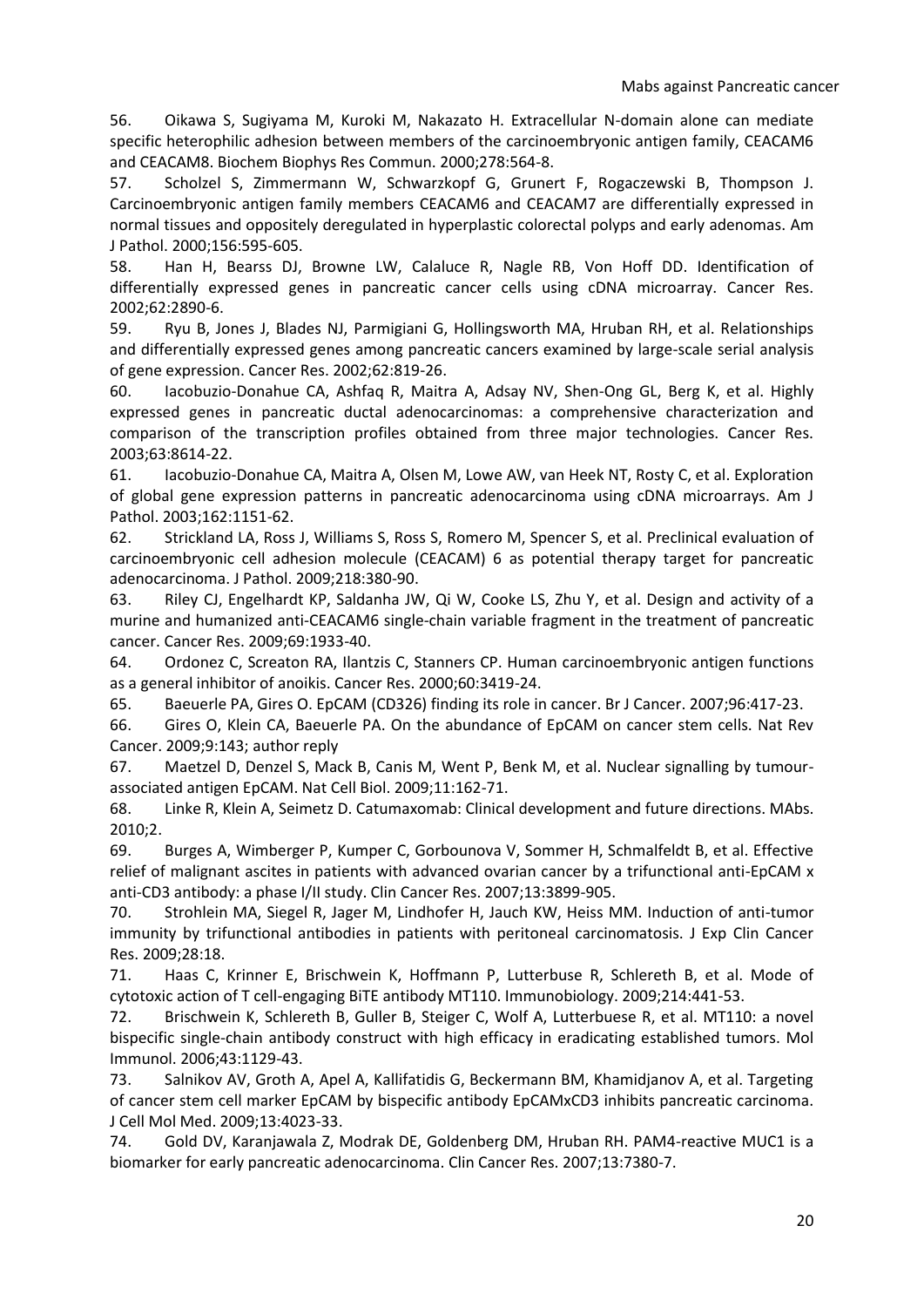75. Gold DV, Alisauskas R, Sharkey RM. Targeting of xenografted pancreatic cancer with a new monoclonal antibody, PAM4. Cancer Res. 1995;55:1105-10.

76. Gold DV, Goldenberg DM, Karacay H, Rossi EA, Chang CH, Cardillo TM, et al. A novel bispecific, trivalent antibody construct for targeting pancreatic carcinoma. Cancer Res. 2008;68:4819- 26.

77. Ichikawa K, Liu W, Zhao L, Wang Z, Liu D, Ohtsuka T, et al. Tumoricidal activity of a novel antihuman DR5 monoclonal antibody without hepatocyte cytotoxicity. Nat Med. 2001;7:954-60.

78. DeRosier LC, Huang ZQ, Sellers JC, Buchsbaum DJ, Vickers SM. Treatment with gemcitabine and TRA-8 anti-death receptor-5 mAb reduces pancreatic adenocarcinoma cell viability in vitro and growth in vivo. J Gastrointest Surg. 2006;10:1291-300; discussion 300.

79. DeRosier LC, Buchsbaum DJ, Oliver PG, Huang ZQ, Sellers JC, Grizzle WE, et al. Combination treatment with TRA-8 anti death receptor 5 antibody and CPT-11 induces tumor regression in an orthotopic model of pancreatic cancer. Clin Cancer Res. 2007;13:5535s-43s.

80. Derosier LC, Vickers SM, Zinn KR, Huang Z, Wang W, Grizzle WE, et al. TRA-8 anti-DR5 monoclonal antibody and gemcitabine induce apoptosis and inhibit radiologically validated orthotopic pancreatic tumor growth. Mol Cancer Ther. 2007;6:3198-207.

81. Forero-Torres A, Shah J, Wood T, Posey J, Carlisle R, Copigneaux C, et al. Phase I Trial of Weekly Tigatuzumab, an Agonistic Humanized Monoclonal Antibody Targeting Death Receptor 5 (DR5). Cancer Biother Radiopharm. 2010;25:13-9.

82. Kaplan-Lefko PJ, Graves JD, Zoog SJ, Pan Y, Wall J, Branstetter DG, et al. Conatumumab, a fully human agonist antibody to death receptor 5, induces apoptosis via caspase activation in multiple tumor types. Cancer Biol Ther. 2010;9.

83. Nichols LS, Ashfaq R, Iacobuzio-Donahue CA. Claudin 4 protein expression in primary and metastatic pancreatic cancer: support for use as a therapeutic target. Am J Clin Pathol. 2004;121:226-30.

84. Suzuki M, Kato-Nakano M, Kawamoto S, Furuya A, Abe Y, Misaka H, et al. Therapeutic antitumor efficacy of monoclonal antibody against Claudin-4 for pancreatic and ovarian cancers. Cancer Sci. 2009;100:1623-30.

85. Benkoel L, Bernard JP, Payan-Defais MJ, Crescence L, Franceschi C, Delmas M, et al. Monoclonal antibody 16D10 to the COOH-terminal domain of the feto-acinar pancreatic protein targets pancreatic neoplastic tissues. Mol Cancer Ther. 2009;8:282-91.

86. Panicot-Dubois L, Aubert M, Franceschi C, Mas E, Silvy F, Crotte C, et al. Monoclonal antibody 16D10 to the C-terminal domain of the feto-acinar pancreatic protein binds to membrane of human pancreatic tumoral SOJ-6 cells and inhibits the growth of tumor xenografts. Neoplasia. 2004;6:713- 24.